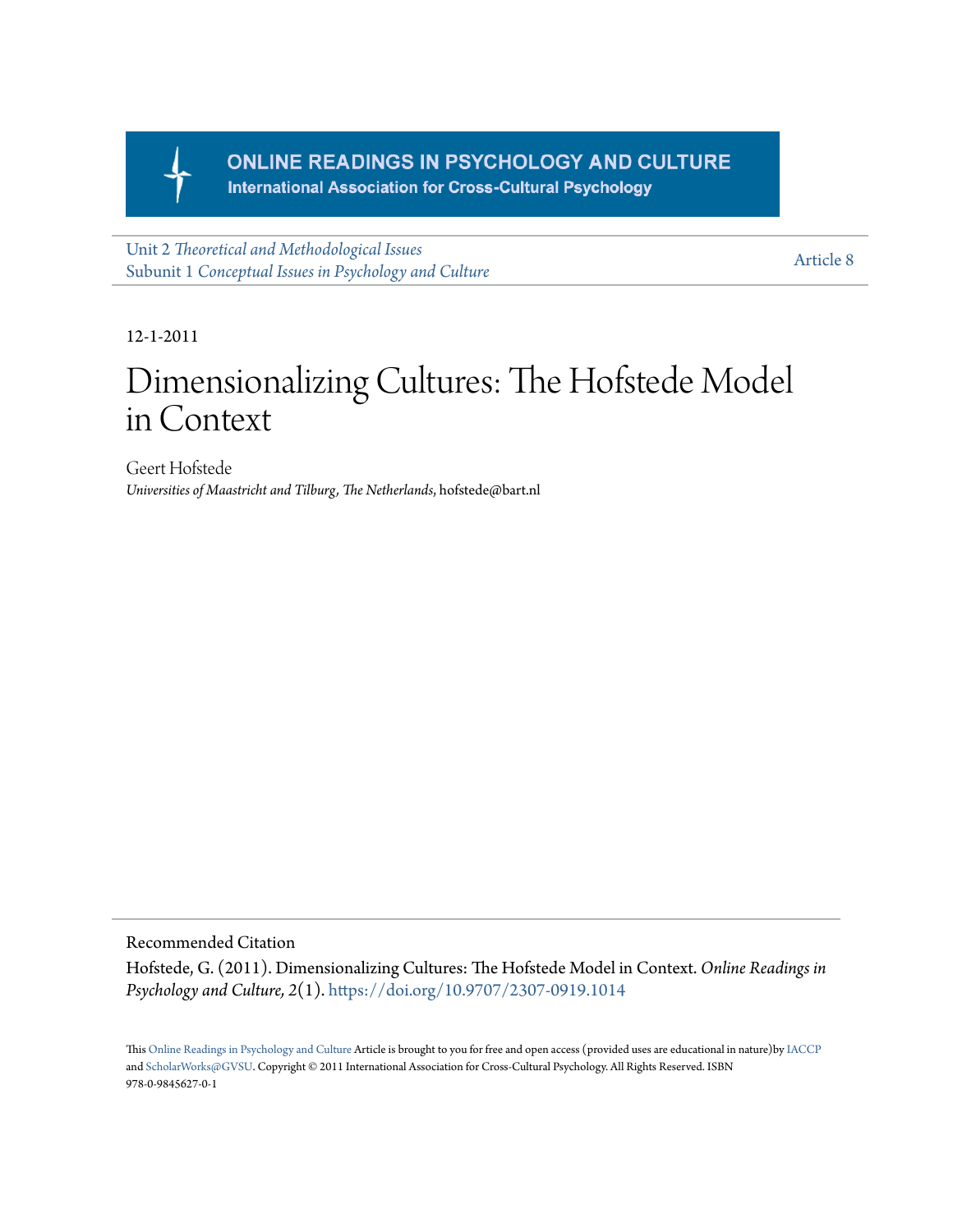# Dimensionalizing Cultures: The Hofstede Model in Context

# Abstract

This article describes briefly the Hofstede model of six dimensions of national cultures: Power Distance, Uncertainty Avoidance, Individualism/Collectivism, Masculinity/Femininity, Long/Short Term Orientation, and Indulgence/Restraint. It shows the conceptual and research efforts that preceded it and led up to it, and once it had become a paradigm for comparing cultures, research efforts that followed and built on it. The article stresses that dimensions depend on the level of aggregation; it describes the six entirely different dimensions found in the Hofstede et al. (2010) research into organizational cultures. It warns against confusion with value differences at the individual level. It concludes with a look ahead in what the study of dimensions of national cultures and the position of countries on them may still bring.

#### **Creative Commons License** @©®

This work is licensed under a [Creative Commons Attribution-Noncommercial-No Derivative Works 3.0](http://creativecommons.org/licenses/by-nc-nd/3.0/) [License.](http://creativecommons.org/licenses/by-nc-nd/3.0/)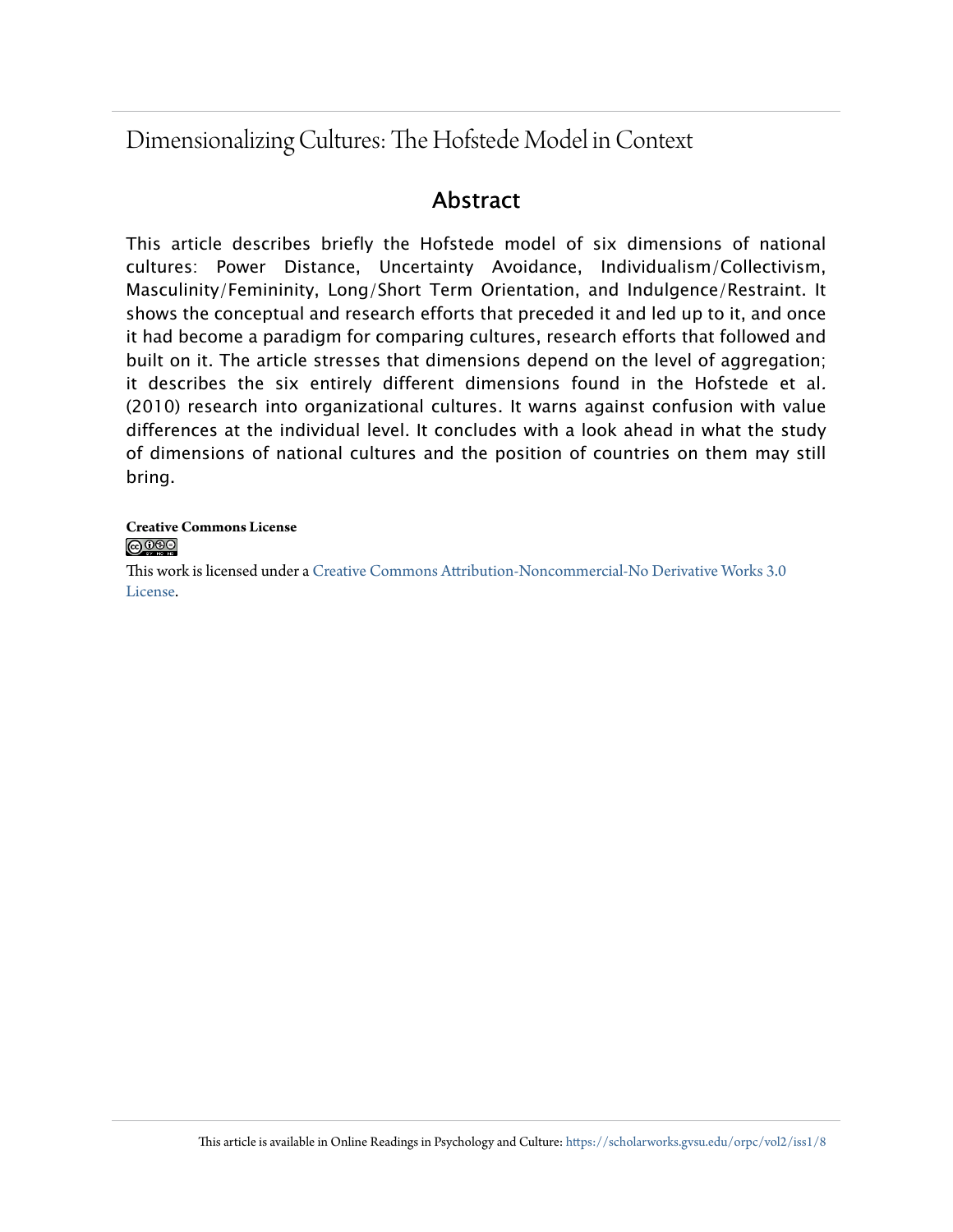# **Introduction**

Culture has been defined in many ways; this author's shorthand definition is: "*Culture is the collective programming of the mind that distinguishes the members of one group or category of people from others*". It is always a collective phenomenon, but it can be connected to different collectives. Within each collective there is a variety of individuals. If characteristics of individuals are imagined as varying according to some bell curve; the variation between cultures is the shift of the bell curve when one moves from one society to the other. Most commonly the term culture is used for tribes or ethnic groups (in anthropology), for nations (in political science, sociology and management), and for organizations (in sociology and management). A relatively unexplored field is the culture of occupations (for instance, of engineers versus accountants, or of academics from different disciplines). The term can also be applied to the genders, to generations, or to social classes. However, changing the level of aggregation studied changes the nature of the concept of 'culture'. Societal, national and gender cultures, which children acquire from their earliest youth onwards, are much deeper rooted in the human mind than occupational cultures acquired at school, or than organizational cultures acquired on the job. The latter are exchangeable when people take a new job. Societal cultures reside in (often unconscious) values, in the sense of *broad tendencies to prefer certain states of affairs over others* (Hofstede, 2001, p. 5). Organizational cultures reside rather in (visible and conscious) practices: the way people perceive what goes on in their organizational environment.

# **Classifying Cultures: Conceptual Dimensions**

In an article first published in 1952, U.S. anthropologist Clyde Kluckhohn (1962) argued that there should be universal categories of culture:

In principle ... there is a generalized framework that underlies the more apparent and striking facts of cultural relativity. All cultures constitute so many somewhat distinct answers to essentially the same questions posed by human biology and by the generalities of the human situation. ... Every society's patterns for living must provide approved and sanctioned ways for dealing with such universal circumstances as the existence of two sexes; the helplessness of infants; the need for satisfaction of the elementary biological requirements such as food, warmth, and sex; the presence of individuals of different ages and of differing physical and other capacities. (pp. 317-18).

Many authors in the second half of the twentieth century have speculated about the nature of the basic problems of societies that would present distinct dimensions of culture (for a review see Hofstede, 2001, pp. 29-31). The most common dimension used for ordering societies is their degree of economic evolution or modernity. A one-dimensional ordering of societies from traditional to modern fitted well with the nineteenth- and twentieth-century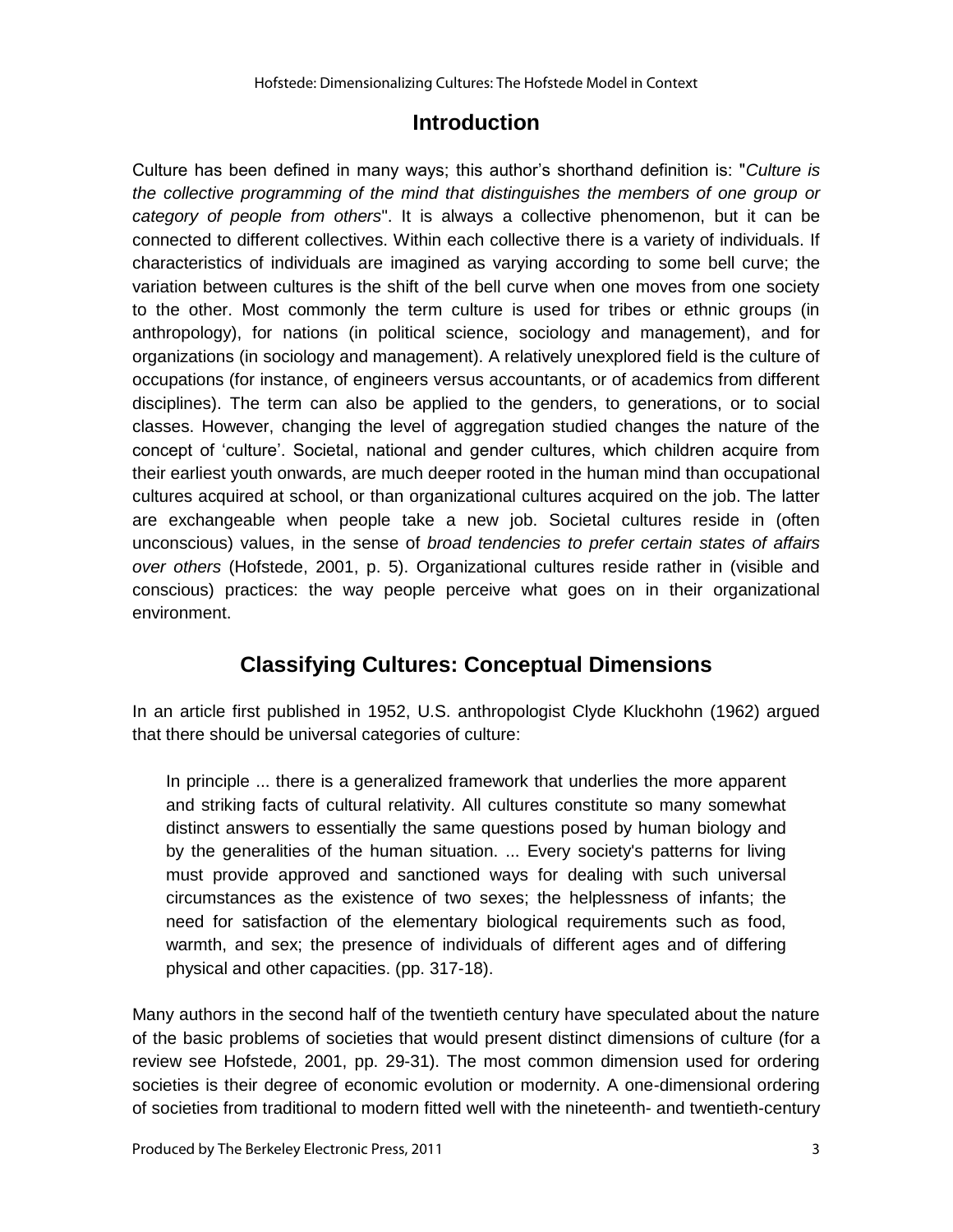belief in progress. Economic evolution is bound to be reflected in people's collective mental programming, but there is no reason why economic and technological evolution should suppress other cultural variety. There exist dimensions of culture unrelated to economic evolution.

U.S. anthropologist Edward T. Hall (1976) divided cultures according to their ways of communicating, into high-context (much of the information is implicit) and low-context cultures (nearly everything is explicit). In practice this distinction overlaps largely with the traditional versus modern distinction.

U.S. sociologists Talcott Parsons and Edward Shils (1951, p. 77) suggested that all human action is determined by five *pattern variables*, choices between pairs of alternatives:

- 1. *Affectivity* (need gratification) versus *affective neutrality* (restraint of impulses);
- 2. *Self-orientation* versus *collectivity-orientation*;
- 3. *Universalism* (applying general standards) versus *particularism* (taking particular relationships into account);
- 4. *Ascription* (judging others by who they are) versus *achievement* (judging them by what they do);
- 5. *Specificity* (limiting relations to others to specific spheres) versus *diffuseness* (no prior limitations to nature of relations).

Parsons and Shils (1951) claimed that these choices are present at the individual (personality) level, at the social system (group or organization) level, and at the cultural (normative) level. They did not take into account that different variables could operate at different aggregation levels.

U.S. anthropologists Florence Kluckhohn and Fred Strodtbeck (1961, p. 12) ran a field study in five geographically close, small communities in the Southwestern United States: Mormons, Spanish Americans, Texans, Navaho Indians, and Zuni Indians. They distinguished these communities on the following value orientations:

- 1. An evaluation of *human nature* (evil mixed good);
- 2. The relationship of man to the surrounding *natural environment* (subjugation harmony - mastery);
- 3. The orientation in *time* (toward past present future);
- 4. The orientation toward *activity* (being being in becoming doing); and
- 5. *Relationships among people* (linearity, i.e., hierarchically ordered positions collaterality, i.e., group relationships – individualism).

Others have extrapolated Kluckhohn and Strodtbeck's (1961) classification to all kind of social comparisons, without concern for their geographic limitations without considering the effect of levels of aggregation, and without empirical support.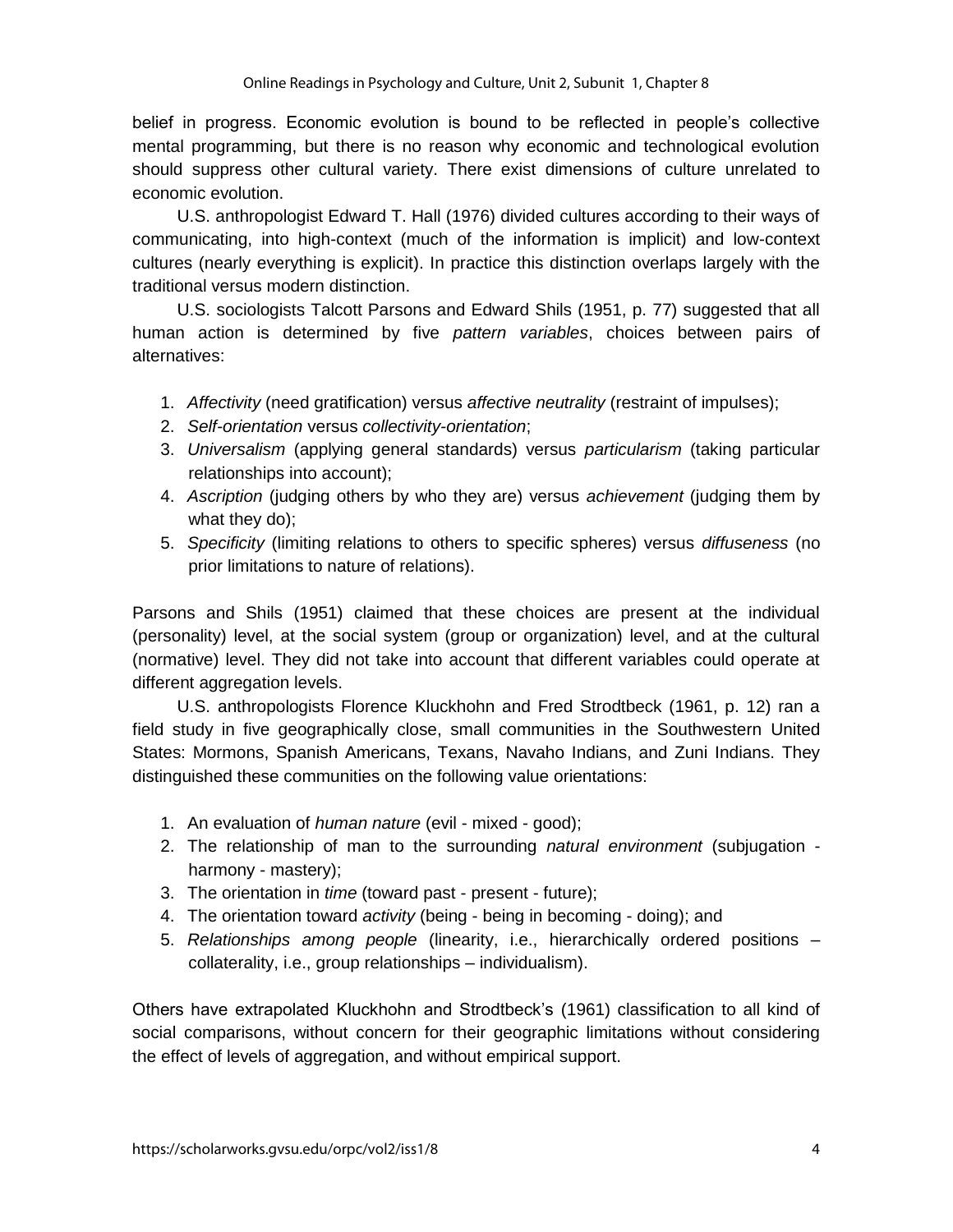British anthropologist Mary Douglas (1973) proposed a two-dimensional ordering of ways of looking at the world:

- 1. '*Group*' or inclusion the claim of groups over members, and
- 2. '*Grid*' or classification the degree to which interaction is subject to rules.

Douglas saw these categories as relating to a wide variety of beliefs and social actions: Views of nature, traveling, spatial arrangements, gardening, cookery, medicine, the meaning of time, age, history, sickness, and justice. She seemed to imply that these dimensions are applicable to any level of aggregation.

The one- or more-dimensional classifications above represent subjective reflective attempts to order a complex reality. Each of them is strongly colored by the subjective choices of its author(s). They show some overlap, but their lack of clarity about and mixing of levels of analysis (individual-group-culture) are severe methodological weaknesses.

These weaknesses were avoided in an extensive review article by U.S. sociologist Alex Inkeles and psychologist Daniel Levinson (1969, first published 1954). The authors limited themselves to culture at the level of nations, and they summarized all available sociological and anthropological studies dealing with what was then called *national character,* which they interpreted as a kind of modal (most common) personality type in a national society. What I have labelled *dimensions* they called *standard analytic issues*. From their survey of the literature Inkeles and Levinson (1969) distilled three standard analytic issues that met these criteria:

- 1. Relation to authority;
- 2. Conception of self, including the individual's concepts of masculinity and femininity;
- 3. Primary dilemmas or conflicts, and ways of dealing with them, including the control of aggression and the expression versus inhibition of affect.

As will be shown below, Inkeles and Levinson's (1969) standard analytic issues were empirically supported in a study by this author more than 20 years later.

### **Empirical Approaches and the Hofstede Dimensions**

In 1949 U.S. psychologist Raymond Cattell published an application of the new statistical technique of factor analysis to the comparison of nations. Cattell had earlier used factor analysis for studying aspects of intelligence from test scores of individual students. This time he took a matrix of nation-level variables for a large number of countries, borrowing from geography, demographics, history, politics, economics, sociology, law, religion and medicine. The resulting factors were difficult to interpret, except for the important role of economic development. Replications of his method by others produced trivial results (for a review see Hofstede, 2001, pp. 32-33). More meaningful were applications to restricted facets of societies. U.S. political scientists Phillip Gregg and Arthur Banks (1965) studied aspects of political systems; U.S. economists Irma Adelman and Cynthia Taft Morris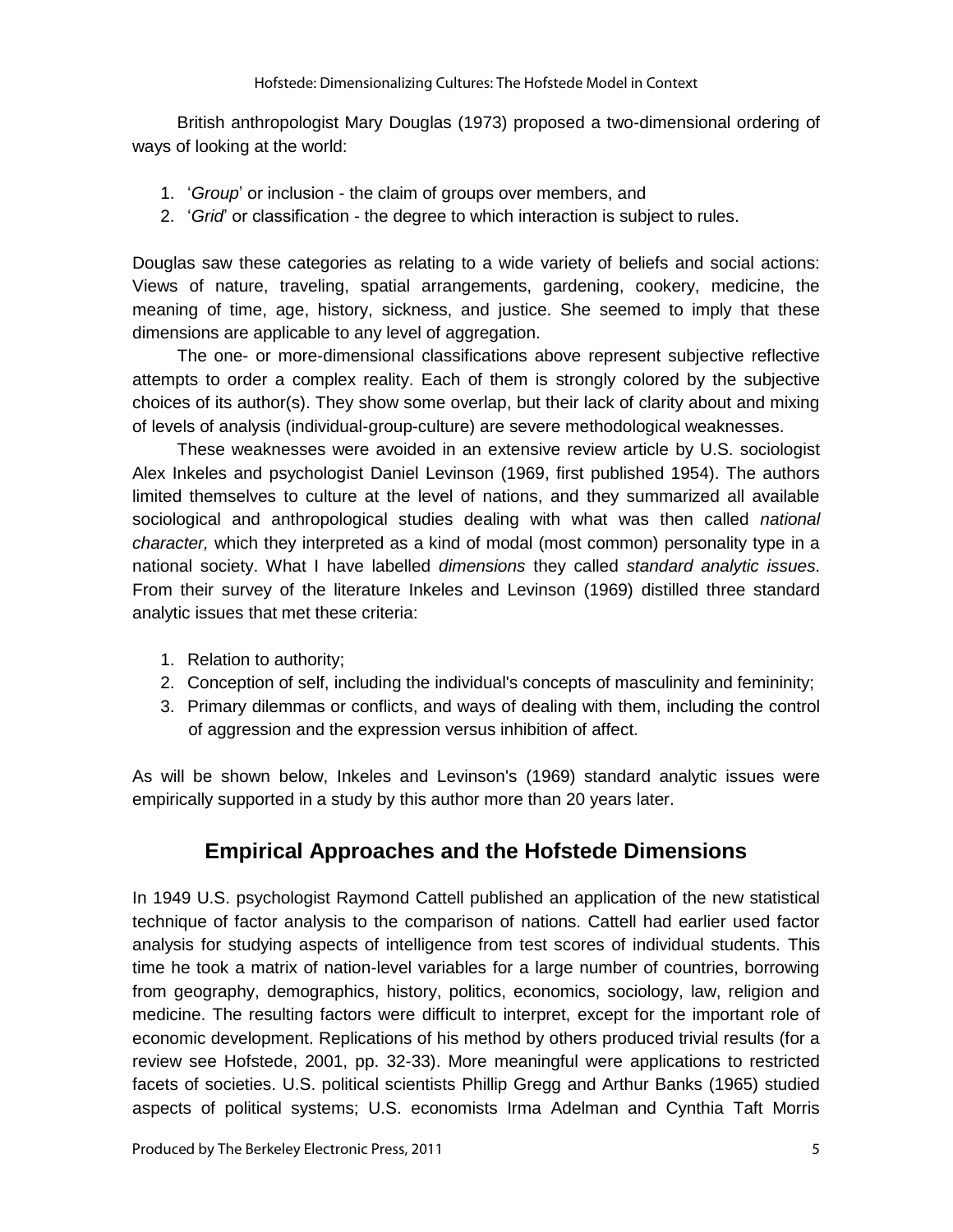(1967) studied factors influencing the development of poor countries, and Irish psychologist Richard Lynn (1971; Lynn & Hampson, 1975) studied aspects of mental health.

In the 1970s this author – more or less by accident – got access to a large survey database about values and related sentiments of people in over 50 countries around the world (Hofstede, 1980). These people worked in the local subsidiaries of one large multinational corporation: IBM. Most parts of the organization had been surveyed twice over a four-year interval, and the database contained more than 100,000 questionnaires. Initial analyses of the database at the level of individual respondents proved confusing, but a breakthrough occurred when the focus was directed at correlations between mean scores of survey items at the level of countries. Patterns of correlation at the country level could be strikingly different from what was found at the individual level, and needed an entirely different interpretation. One of the weaknesses of much cross-cultural research is not recognizing the difference between analysis at the societal level and at the individual level; this amounts to confusing anthropology and psychology. From 180 studies using my work reviewed by Kirkman, Lowe, and Gibson (2006), more than half failed to distinguish between societal culture level and individual level differences, which led to numerous errors of interpretation and application.

My hunch that the IBM data might have implications beyond this particular corporation was supported when I got the opportunity to administer a number of the same questions to nearly 400 management trainees from some 30 countries in an international program unrelated to IBM. Their mean scores by country correlated significantly with the country scores obtained from the IBM database. So it seemed that employees of this multinational enterprises – a very special kind of people – could serve for identifying differences in *national* value systems. The reason is that from one country to another they represented almost perfectly matched samples: they were similar in all respects except nationality, which made the effect of national differences in their answers stand out unusually clearly.

Encouraged by the results of the country-level correlation analysis I then tried country-level factor analysis. The latter was similar to the approach used earlier by Cattell and others, except that now the variables in the matrix were not indices for the country as a whole, but mean scores and sometimes percentages of survey answers collected from individuals in those countries. Analyses of data at higher levels of aggregation are called *ecological.* Ecological factor analysis differs from the factor analysis of individual scores in that a usual caution no longer applies: the number of cases does not need to be (much) larger than the number of variables. The stability of the results of an ecological factor analysis does not depend on the number of cases, but on the number of individuals whose scores were aggregated into these cases. Ecological factor analysis may even be performed on matrices with fewer cases than variables.

Factor analyzing a matrix of 32 values questions for initially 40 countries, I found these values to cluster very differently from what was found at the individual level. The new factors revealed common problems with which IBM employees in all these societies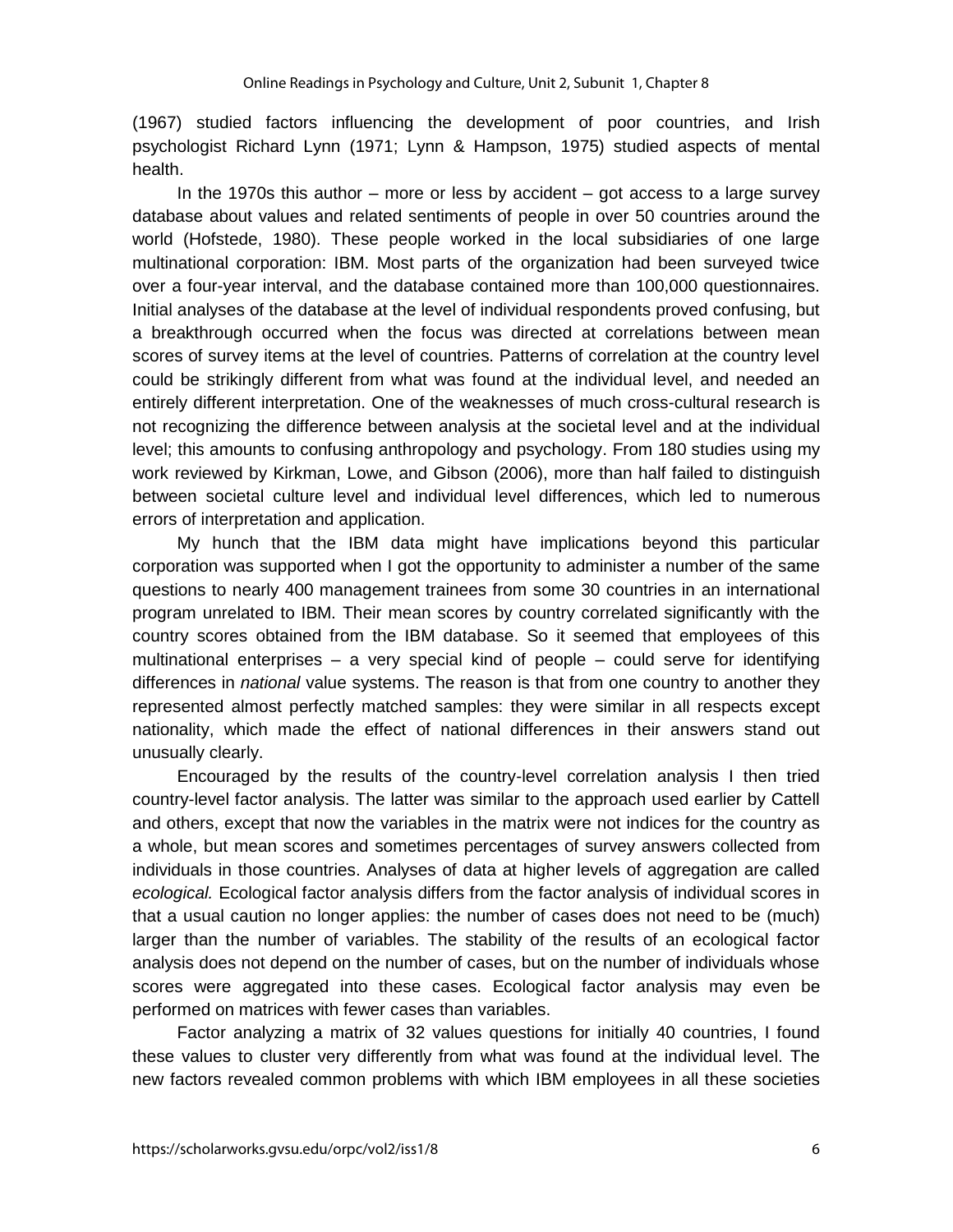had to cope, but for which their upbringing in their country presented its own profile of solutions. These problems were:

- 1. Dependence on superiors;
- 2. Need for rules and predictability, also associated with nervous stress;
- 3. The balance between individual goals and dependence on the company;
- 4. The balance between ego values (like the need for money and careers) and social values (like cooperation and a good living environment); the former were more frequently chosen by men, the latter by women, but there were also country differences.

These empirical results were strikingly similar to the *standard analytical issues* described in Inkeles and Levinson's 1969 article*.* Dependence on superiors relates to the first, need for predictability to the third, the balance between the individual and the company to the conception of self, and the balance between ego and social values to concepts of masculinity and femininity, which were also classified under the second standard analytic issue.

The four basic problem areas defined by Inkeles and Levinson (1969) and empirically supported in the IBM data represent dimensions of national cultures. A dimension is an aspect of a culture that can be measured relative to other cultures. The four dimensions formed the basis for my book *Culture's Consequences* (Hofstede, 1980).

The main message of the 1980 book was that scores on the dimensions correlated significantly with conceptually related external data. Thus Power Distance scores correlated with a dimension from Gregg and Banks' (1965) analysis of political systems and also with a dimension from Adelman and Morris' (1967) study of economic development; Uncertainty Avoidance correlated with a dimension from Lynn and Hampson's (1975) study of mental health; Individualism correlated strongly with national wealth (Gross National Product per capita) and Femininity with the percentage of national income spent on development aid. The number of external validations kept expanding, and the second edition of *Culture's Consequences* (Hofstede, 2001, Appendix 6, pp. 503-520) lists more than 400 significant correlations between the IBM-based scores and results of other studies. Recent validations show no loss of validity, indicating that the country differences these dimensions describe are, indeed, basic and enduring.

In the 1980s, on the basis of research by Canadian psychologist Michael Harris Bond centered in the Far East, a fifth dimension 'Long-Term versus Short-Term Orientation' was added (Hofstede & Bond, 1988; see also Hofstede, 1991; Hofstede, 2001).

In the 2000s, research by Bulgarian scholar Michael Minkov using data from the World Values Survey (Minkov, 2007) allowed a new calculation of the fifth, and the addition of a sixth dimension (Hofstede, Hofstede & Minkov, 2010). The six dimensions are labelled: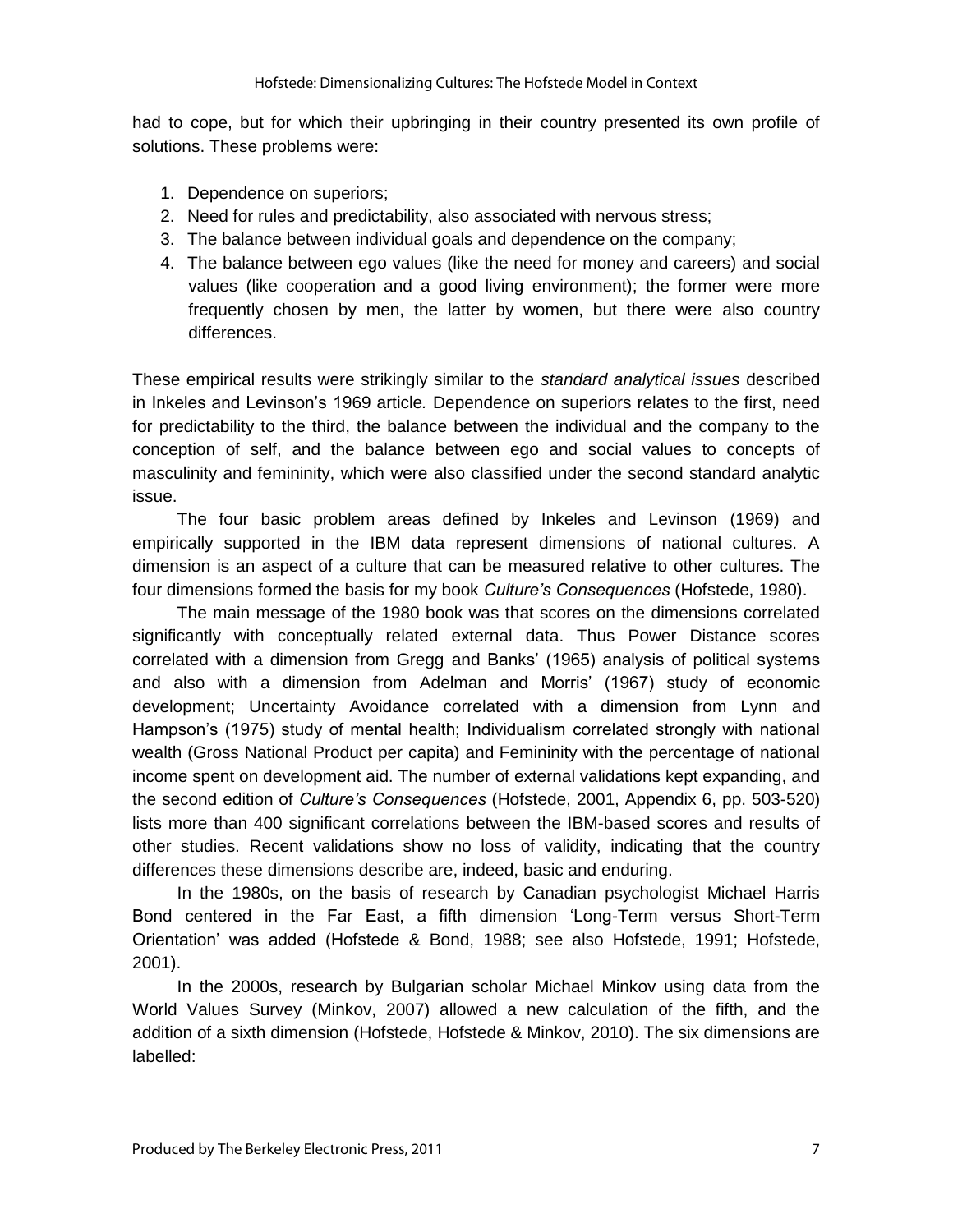- 1. *Power Distance*, related to the different solutions to the basic problem of human inequality;
- 2. *Uncertainty Avoidance*, related to the level of stress in a society in the face of an unknown future;
- 3. *Individualism* versus *Collectivism*, related to the integration of individuals into primary groups;
- 4. *Masculinity* versus *Femininity*, related to the division of emotional roles between women and men;
- 5. *Long Term* versus *Short Term Orientation*, related to the choice of focus for people's efforts: the future or the present and past.
- 6. *Indulgence* versus *Restraint*, related to the gratification versus control of basic human desires related to enjoying life.

Each country has been positioned relative to other countries through a score on each dimension. The dimensions are statistically distinct and do occur in all possible combinations, although some combinations are more frequent than others.

After the initial confirmation of the country differences in IBM in data from management trainees elsewhere, the Hofstede dimensions and country scores were validated through replications by others, using the same or similar questions with other cross-national populations. Between 1990 and 2002 six major replications (14 or more countries) used populations of country elites, employees and managers of other corporations and organizations, airline pilots, consumers and civil servants (see Hofstede et al., 2010, p. 35).

In correlating the dimensions with other data, the influence of national wealth (Gross National Product per capita) should always be taken into account. Two of the dimensions, Individualism and small Power Distance, are significantly correlated with wealth. This means that all wealth-related phenomena tend to correlate with both these dimensions. Differences in national wealth can be considered a more parsimonious explanation of these other phenomena than differences in culture. In correlating with the culture dimensions, it is therefore advisable to always include the wealth variable. After controlling for national wealth correlations with culture usually disappear.

Of particular interest is a link that was found between culture according to the Hofstede dimensions and personality dimensions according to the empirically based Big Five personality test (Costa & McCrae, 1992). After this test had been used in over 30 countries, significant correlations were found between country norms on the five personality dimensions (Neuroticism, Extraversion, Openness to experience, Agreeableness and Conscientiousness) and national culture dimension scores. For example, 55% of country differences on Neuroticism can be explained by a combination of Uncertainty Avoidance and Masculinity, and 39% of country differences on Extraversion by Individualism alone (Hofstede & McCrae, 2004). So culture and personality are linked but the link is statistical; there is a wide variety of individual personalities within each national culture, and national culture scores should not be used for stereotyping individuals.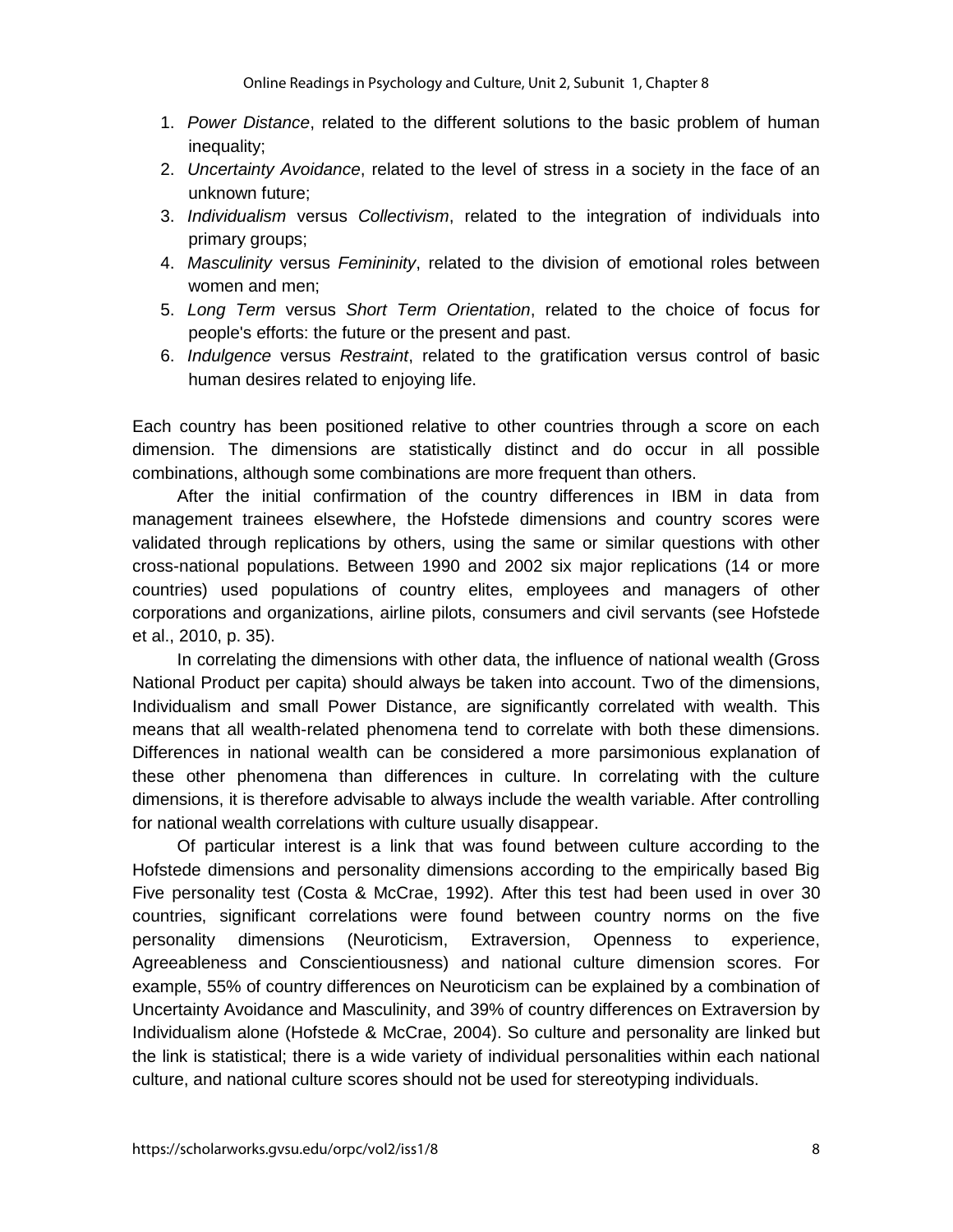Validating the dimensions is of course not only and not even mainly a quantitative issue. Equally important is the qualitative interpretation of what differences on the dimensions mean for each of the societies studied, which calls for an *emic* approach to each society, supporting the *etic* of the dimensional data.

### **The Hofstede Dimensions in a nutshell**

In this section I will summarize the content of each dimension opposing cultures with low and high scores. These oppositions are based on correlations with studies by others, and because the relationship is statistical, not every line applies equally strongly to every country.

#### **Power Distance**

Power Distance has been defined as the extent to which the less powerful members of organizations and institutions (like the family) accept and expect that power is distributed unequally. This represents inequality (more versus less), but defined from below, not from above. It suggests that a society's level of inequality is endorsed by the followers as much as by the leaders. Power and inequality, of course, are extremely fundamental facts of any society. All societies are unequal, but some are more unequal than others.

#### Table 1

Ten Differences Between Small- and Large- Power Distance Societies

| <b>Small Power Distance</b>                                                      | <b>Large Power Distance</b>                                                               |
|----------------------------------------------------------------------------------|-------------------------------------------------------------------------------------------|
| Use of power should be legitimate and is<br>subject to criteria of good and evil | Power is a basic fact of society antedating good or<br>evil: its legitimacy is irrelevant |
| Parents treat children as equals                                                 | Parents teach children obedience                                                          |
| Older people are neither respected nor feared                                    | Older people are both respected and feared                                                |
| Student-centered education                                                       | Teacher-centered education                                                                |
| Hierarchy means inequality of roles,<br>established for convenience              | Hierarchy means existential inequality                                                    |
| Subordinates expect to be consulted                                              | Subordinates expect to be told what to do                                                 |
| Pluralist governments based on majority vote<br>and changed peacefully           | Autocratic governments based on co-optation and<br>changed by revolution                  |
| Corruption rare; scandals end political careers                                  | Corruption frequent; scandals are covered up                                              |
| Income distribution in society rather even                                       | Income distribution in society very uneven                                                |
| Religions stressing equality of believers                                        | Religions with a hierarchy of priests                                                     |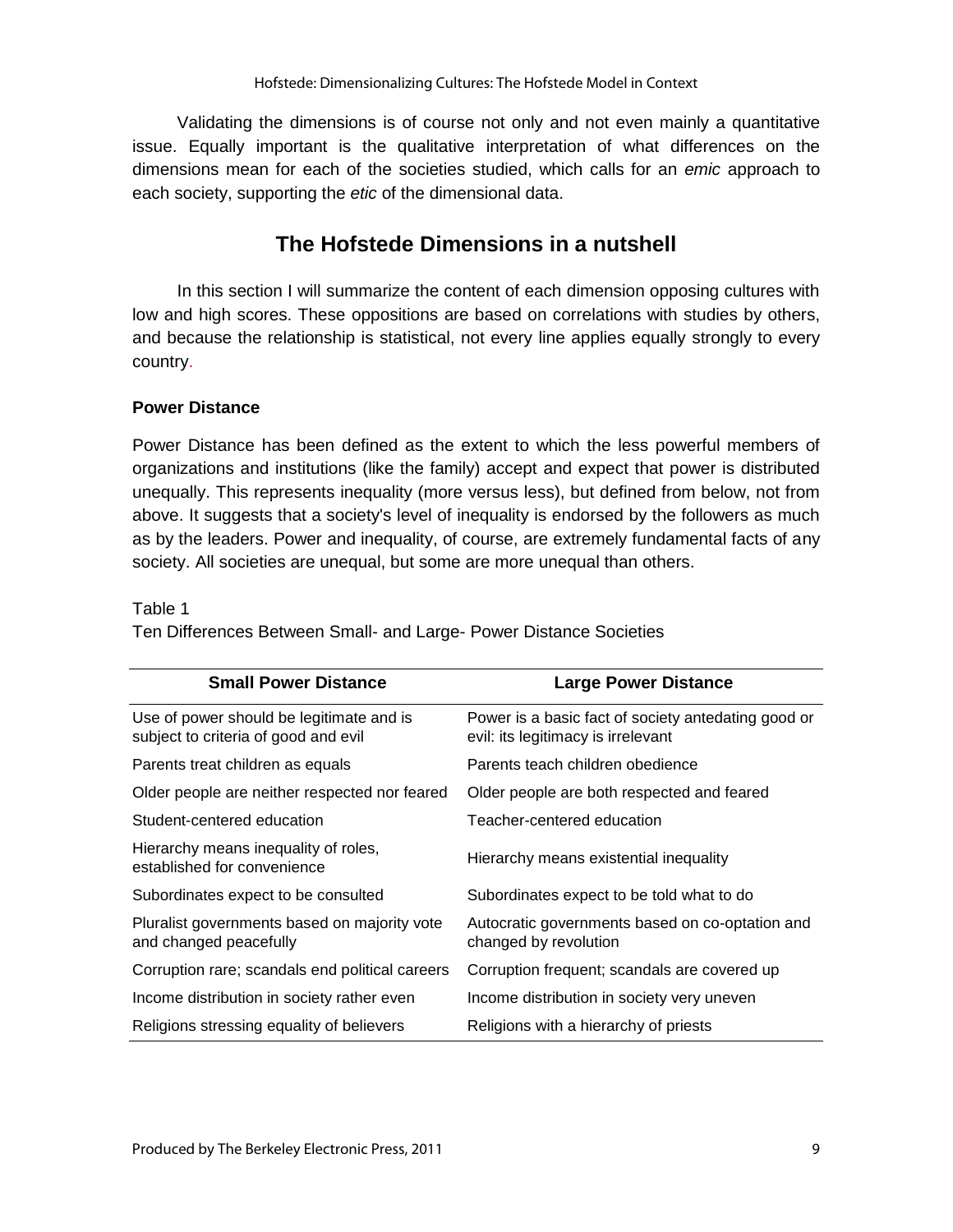Table 1 lists a selection of differences between national societies that validation research showed to be associated with the Power Distance dimension. For a more complete review the reader is referred to Hofstede (2001) and Hofstede et al. (2010). The statements refer to extremes; actual situations may be found anywhere in between the extremes, and the association of a statement with a dimension is always statistical, never absolute.

In Hofstede et al. (2010) Power Distance Index scores are listed for 76 countries; they tend to be higher for East European, Latin, Asian and African countries and lower for Germanic and English-speaking Western countries.

#### **Uncertainty Avoidance**

Uncertainty Avoidance is not the same as risk avoidance; it deals with a society's tolerance for ambiguity. It indicates to what extent a culture programs its members to feel either uncomfortable or comfortable in unstructured situations. Unstructured situations are novel, unknown, surprising, and different from usual. Uncertainty avoiding cultures try to minimize the possibility of such situations by strict behavioral codes, laws and rules, disapproval of deviant opinions, and a belief in absolute Truth; 'there can only be one Truth and we have it'.

#### Table 2

| <b>Weak Uncertainty Avoidance</b>                                                 | <b>Strong Uncertainty Avoidance</b>                                                    |
|-----------------------------------------------------------------------------------|----------------------------------------------------------------------------------------|
| The uncertainty inherent in life is accepted and<br>each day is taken as it comes | The uncertainty inherent in life is felt as a<br>continuous threat that must be fought |
| Ease, lower stress, self-control, low anxiety                                     | Higher stress, emotionality, anxiety, neuroticism                                      |
| Higher scores on subjective health and well-<br>being                             | Lower scores on subjective health and well-being                                       |
| Tolerance of deviant persons and ideas: what is<br>different is curious           | Intolerance of deviant persons and ideas: what is<br>different is dangerous            |
| Comfortable with ambiguity and chaos                                              | Need for clarity and structure                                                         |
| Teachers may say 'I don't know'                                                   | Teachers supposed to have all the answers                                              |
| Changing jobs no problem                                                          | Staying in jobs even if disliked                                                       |
| Dislike of rules - written or unwritten                                           | Emotional need for rules – even if not obeyed                                          |
| In politics, citizens feel and are seen as<br>competent towards authorities       | In politics, citizens feel and are seen as<br>incompetent towards authorities          |
| In religion, philosophy and science: relativism<br>and empiricism                 | In religion, philosophy and science: belief in<br>ultimate truths and grand theories   |

Ten Differences Between Weak- and Strong- Uncertainty Avoidance Societies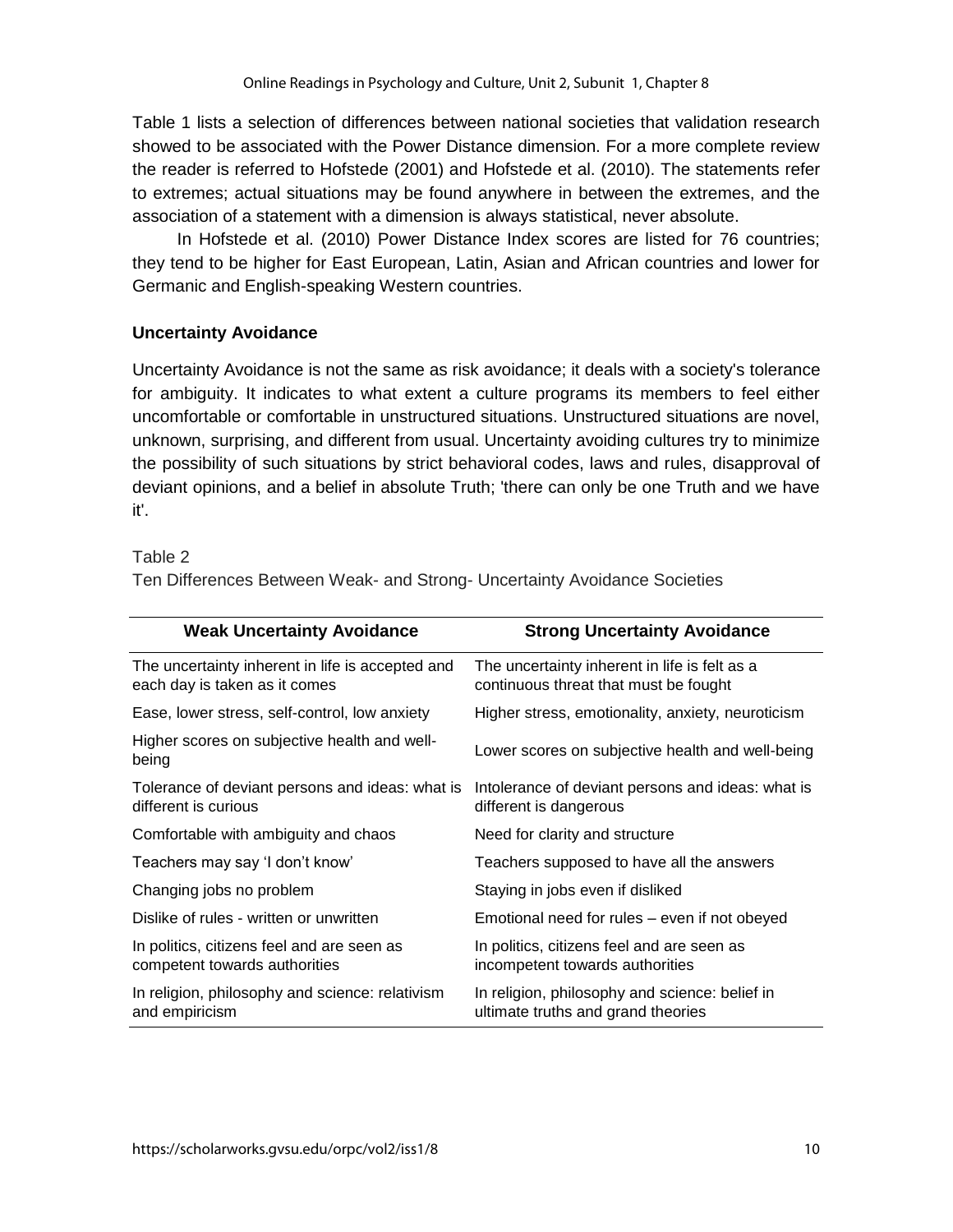Research has shown that people in uncertainty avoiding countries are also more emotional, and motivated by inner nervous energy. The opposite type, uncertainty accepting cultures, are more tolerant of opinions different from what they are used to; they try to have fewer rules, and on the philosophical and religious level they are empiricist, relativist and allow different currents to flow side by side. People within these cultures are more phlegmatic and contemplative, and not expected by their environment to express emotions. Table 2 lists a selection of differences between societies that validation research showed to be associated with the Uncertainty Avoidance dimension.

In Hofstede et al. (2010) Uncertainty Avoidance Index scores are listed for 76 countries; they tend to be higher in East and Central European countries, in Latin countries, in Japan and in German speaking countries, lower in English speaking, Nordic and Chinese culture countries.

#### **Individualism**

**Individualism** on the one side versus its opposite, **Collectivism**, as a societal, not an individual characteristic, is the degree to which people in a society are integrated into groups. On the individualist side we find cultures in which the ties between individuals are loose: everyone is expected to look after him/herself and his/her immediate family. On the collectivist side we find cultures in which people from birth onwards are integrated into strong, cohesive in-groups, often extended families (with uncles, aunts and grandparents) that continue protecting them in exchange for unquestioning loyalty, and oppose other ingroups. Again, the issue addressed by this dimension is an extremely fundamental one, regarding all societies in the world. Table 3 lists a selection of differences between societies that validation research showed to be associated with this dimension.

#### Table 3

Ten Differences Between Collectivist and Individualist Societies

| <b>Individualism</b>                                                                         | <b>Collectivism</b>                                                                           |
|----------------------------------------------------------------------------------------------|-----------------------------------------------------------------------------------------------|
| Everyone is supposed to take care of him- or<br>herself and his or her immediate family only | People are born into extended families or clans<br>which protect them in exchange for loyalty |
| "I" - consciousness                                                                          | "We" - consciousness                                                                          |
| Right of privacy                                                                             | Stress on belonging                                                                           |
| Speaking one's mind is healthy                                                               | Harmony should always be maintained                                                           |
| Others classified as individuals                                                             | Others classified as in-group or out-group                                                    |
| Personal opinion expected: one person one vote                                               | Opinions and votes predetermined by in-group                                                  |
| Transgression of norms leads to guilt feelings                                               | Transgression of norms leads to shame feelings                                                |
| Languages in which the word "I" is indispensable                                             | Languages in which the word "I" is avoided                                                    |
| Purpose of education is learning how to learn                                                | Purpose of education is learning how to do                                                    |
| Task prevails over relationship                                                              | Relationship prevails over task                                                               |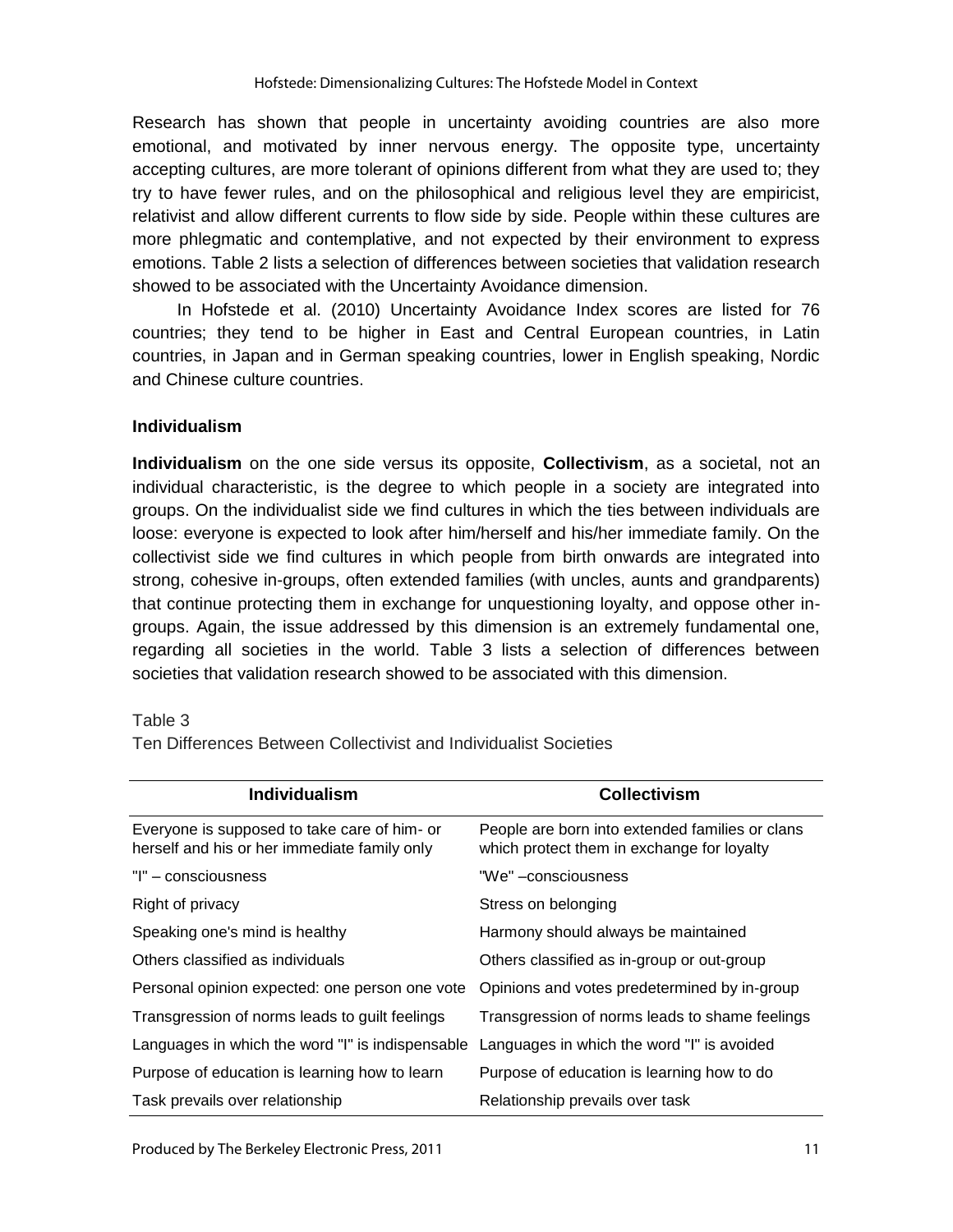In Hofstede et al. (2010) Individualism Index scores are listed for 76 countries; Individualism tends to prevail in developed and Western countries, while collectivism prevails in less developed and Eastern countries; Japan takes a middle position on this dimension.

#### **Masculinity – Femininity**

**Masculinity** versus its opposite, **Femininity**, again as a societal, not as an individual characteristic, refers to the distribution of values between the genders which is another fundamental issue for any society, to which a range of solutions can be found. The IBM studies revealed that (a) women's values differ less among societies than men's values; (b) men's values from one country to another contain a dimension from very assertive and competitive and maximally different from women's values on the one side, to modest and caring and similar to women's values on the other. The assertive pole has been called 'masculine' and the modest, caring pole 'feminine'. The women in feminine countries have the same modest, caring values as the men; in the masculine countries they are somewhat assertive and competitive, but not as much as the men, so that these countries show a gap between men's values and women's values. In masculine cultures there is often a taboo around this dimension (Hofstede et al*.,* 1998).

Table 4

Ten Differences Between Feminine and Masculine Societies

| <b>Femininity</b>                                                     | <b>Masculinity</b>                                                                                                         |
|-----------------------------------------------------------------------|----------------------------------------------------------------------------------------------------------------------------|
| between the genders                                                   | Minimum emotional and social role differentiation Maximum emotional and social role differentiation<br>between the genders |
| Men and women should be modest and caring                             | Men should be and women may be assertive and<br>ambitious                                                                  |
| Balance between family and work                                       | Work prevails over family                                                                                                  |
| Sympathy for the weak                                                 | Admiration for the strong                                                                                                  |
| Both fathers and mothers deal with facts and<br>feelings              | Fathers deal with facts, mothers with feelings                                                                             |
| Both boys and girls may cry but neither should<br>fight               | Girls cry, boys don't; boys should fight back, girls<br>shouldn't fight                                                    |
| Mothers decide on number of children                                  | Fathers decide on family size                                                                                              |
| Many women in elected political positions                             | Few women in elected political positions                                                                                   |
| Religion focuses on fellow human beings                               | Religion focuses on God or gods                                                                                            |
| Matter-of-fact attitudes about sexuality; sex is a<br>way of relating | Moralistic attitudes about sexuality; sex is a way<br>of performing                                                        |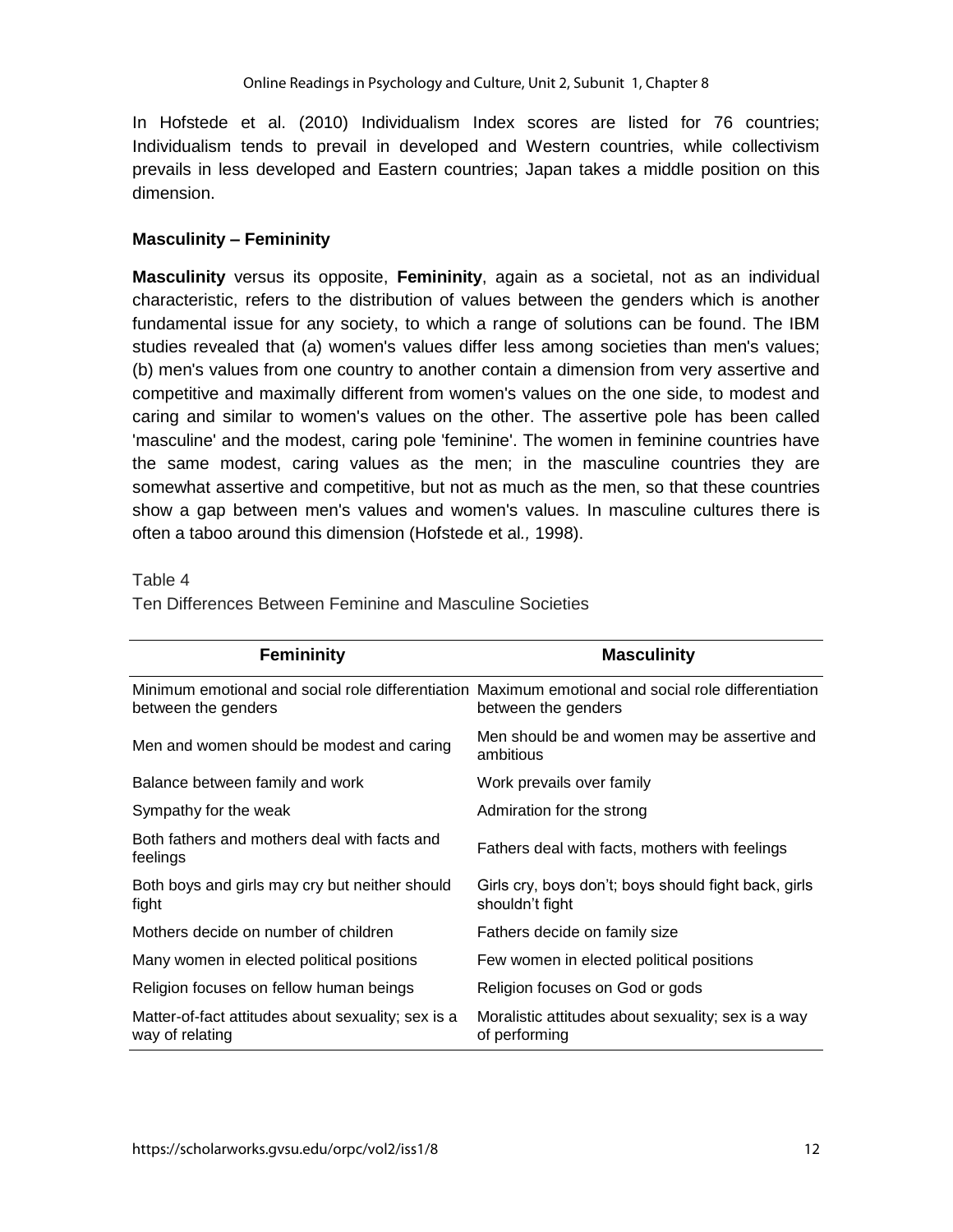Taboos are based on deeply rooted values; this taboo shows that the Masculinity/Femininity dimension in some societies touches basic and often unconscious values, too painful to be explicitly discussed. In fact the taboo validates the importance of the dimension. Table 4 lists a selection of differences between societies that validation research showed to be associated with this dimension.

In Hofstede et al. (2010) Masculinity versus Femininity Index scores are presented for 76 countries; Masculinity is high in Japan, in German speaking countries, and in some Latin countries like Italy and Mexico; it is moderately high in English speaking Western countries; it is low in Nordic countries and in the Netherlands and moderately low in some Latin and Asian countries like France, Spain, Portugal, Chile, Korea and Thailand.

#### **Long-Term vs. Short-Term Orientation**

This dimension was first identified in a survey among students in 23 countries around the world, using a questionnaire designed by Chinese scholars (Chinese Culture Connection, 1987). As all countries with a history of Confucianism scored near one pole which could be associated with hard work, the study's first author Michael Harris Bond labeled the dimension *Confucian Work Dynamism.* The dimension turned out to be strongly correlated with recent economic growth. As none of the four IBM dimensions was linked to economic growth, I obtained Bond's permission to add his dimension as a fifth to my four (Hofstede & Bond, 1988). Because it had been identified in a study comparing students from 23 countries, most of whom had never heard of Confucius, I re-named it Long- Term versus Short-Term Orientation; the long-term pole corresponds to Bond's Confucian Work Dynamism. Values found at this pole were perseverance, thrift, ordering relationships by status, and having a sense of shame; values at the opposite, short term pole were reciprocating social obligations, respect for tradition, protecting one's 'face', and personal steadiness and stability. The positively rated values of this dimension were already present in the teachings of Confucius from around 500 BC. There was much more in Confucius' teachings so Long-Term Orientation is not Confucianism *per se,* but it is still present in countries with a Confucian heritage. In my book for a student readership *Cultures and Organizations: Software of the Mind* (Hofstede, 1991) the fifth dimension was first integrated into my model. It was more extensively analyzed in the second edition of *Culture's Consequences* (Hofstede, 2001) and in the new edition of *Cultures and Organizations: Software of the Mind*, for which my eldest son Gert Jan Hofstede joined me as a co-author (Hofstede & Hofstede, 2005).

My initial cross-cultural data collected around 1970 by the IBM corporation among its employees in more than 50 countries worldwide represented probably the largest matched-sample cross-national database available anywhere at that time. Bond's Chinese Value Survey showed the power of adding results from other surveys; unfortunately, it covered only 23 countries, and attempts to extend it to other populations were small-scale and hardly reliable.

In the past quarter century the volume of available cross-cultural data on self-scored values and related issues has increased enormously. If I had to start my research now, I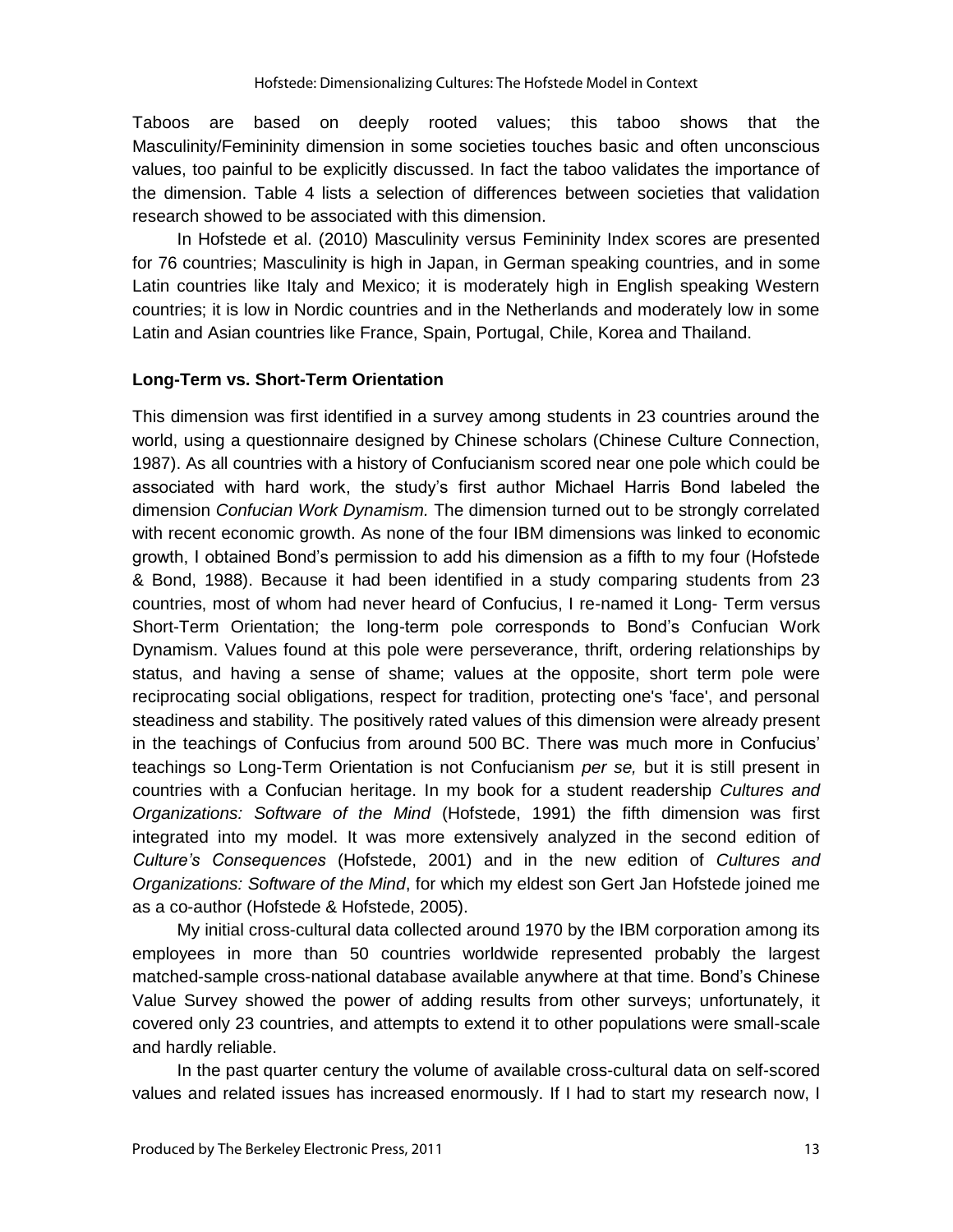would select the best elements from all these new databases. My prime choice would be the *World Values Survey*. In the early 1980s departments of Divinity at six European Universities, concerned with a loss of Christian faith, jointly surveyed the values of their countries' populations through public opinion survey methods. In the following years their *European Values Survey* expanded and changed focus: in the hands of U.S. sociologist Ronald Inglehart it grew into a periodic World Values Survey (WVS). Subsequent data collection rounds took place with 10-year intervals; as this is written, a fourth round is in process. The survey now covers more than 100 countries worldwide with a questionnaire including more than 360 forced-choice items. Areas covered are ecology, economy, education, emotions, family, gender and sexuality, government and politics, health, happiness, leisure and friends, morality, religion, society and nation, and work. The entire WVS data bank, including previous rounds and down to individual respondent scores, is freely accessible on the Web [\(www.worldvaluessurvey.org\)](http://www.worldvaluessurvey.org/). So far it has remained underused; potential users tend to drown in its huge volume of information.

Michael Minkov, a Bulgarian linguist and sociologist whom I had met on the e-mail at the turn of the millennium, took up the challenge of exploring the riches of the WVS. In 2007 he published a book with a Bulgarian publisher, in which he described three new cross-national value dimensions extracted from recent WVS data, which he labeled Exclusionism versus Universalism, Indulgence versus Restraint and Monumentalism versus Flexumility (the latter a combination of flexibility and humility). Exclusionism versus Universalism was strongly correlated with Collectivism/Individualism and could be considered an elaboration of aspects of it. The other two dimensions were new, although Monumentalism versus Flexumility was moderately but significantly correlated with Short Term/Long Term Orientation.

Minkov's findings initially inspired the issuing of a new, 2008 version of the Values Survey Module, a set of questions available to researchers who wish to replicate my research into national culture differences. Earlier versions were issued in 1982 (VSM82) and 1994 (VSM94). Next to the established five Hofstede dimensions, the VSM08 included on an experimental basis Minkov's dimensions Indulgence versus Restraint and Monumentalism versus Flexumility (which I re-baptized Self-Effacement). The Values Survey Module (VSM) can be downloaded from [www.geerthofstede.nl.](http://www.geerthofstede.nl/) Aspiring users should carefully study the accompanying Manual before they decide to collect their own data. In most cases, the use of available results of already existing quality research is to be preferred above amateur replications.

The next step in our cooperation with Minkov was that Gert Jan Hofstede and I invited him to become a co-author for the third edition of *Cultures and Organizations: Software of the Mind* (Hofstede et al., 2010). Minkov's Exclusionism versus Universalism was integrated into the Individualism/Collectivism chapter. By combining elements from his Monumentalism versus Flexumility dimension with additional WVS items, Minkov succeeded in converting into a new version of Long- versus Short-Term Orientation, now available for 93 countries and regions. Indulgence versus Restraint became an entirely new dimension that will be described below.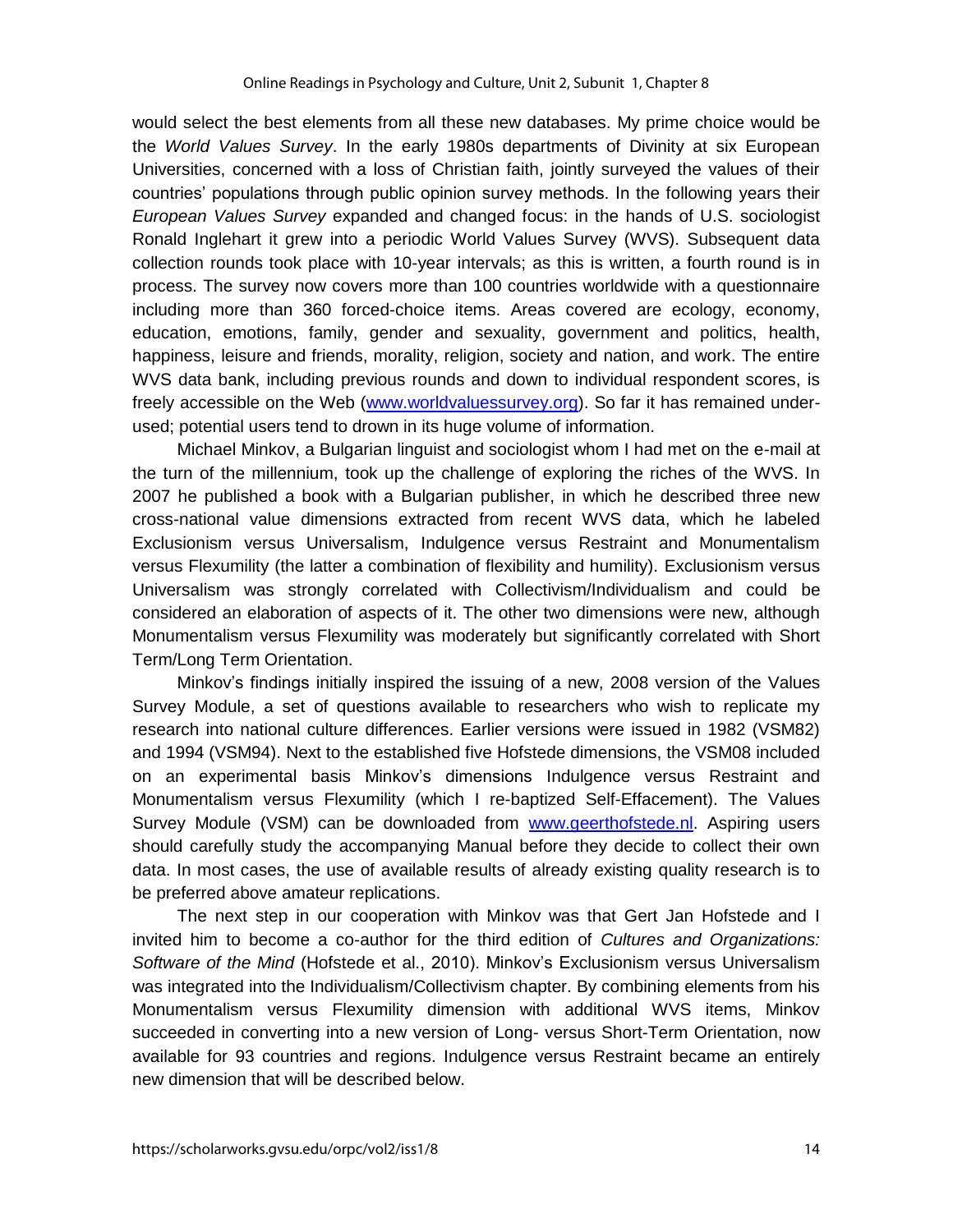Hofstede: Dimensionalizing Cultures: The Hofstede Model in Context

Table 5 lists a selection of differences between societies that validation research showed to be associated with the old and new version of the Long- versus Short-Term Orientation dimension. In our 2010 book, dimension scores have been re-calculated including Minkov's analysis of recent World Values Survey data.

Long-term oriented are East Asian countries, followed by Eastern- and Central Europe. A medium term orientation is found in South- and North-European and South Asian countries. Short-term oriented are U.S.A. and Australia, Latin American, African and Muslim countries.

#### Table 5

Ten Differences Between Short- and Long-Term-Oriented Societies

| <b>Short-Term Orientation</b>                                                                                           | <b>Long-Term Orientation</b>                                          |
|-------------------------------------------------------------------------------------------------------------------------|-----------------------------------------------------------------------|
| Most important events in life occurred in the past or Most important events in life will occur in the<br>take place now | future                                                                |
| Personal steadiness and stability: a good person is<br>always the same                                                  | A good person adapts to the circumstances                             |
| There are universal guidelines about what is good<br>and evil                                                           | What is good and evil depends upon the<br>circumstances               |
| Traditions are sacrosanct                                                                                               | Traditions are adaptable to changed<br>circumstances                  |
| Family life guided by imperatives                                                                                       | Family life guided by shared tasks                                    |
| Supposed to be proud of one's country                                                                                   | Trying to learn from other countries                                  |
| Service to others is an important goal                                                                                  | Thrift and perseverance are important goals                           |
| Social spending and consumption                                                                                         | Large savings quote, funds available for<br>investment                |
| Students attribute success and failure to luck                                                                          | Students attribute success to effort and failure<br>to lack of effort |
| Slow or no economic growth of poor countries                                                                            | Fast economic growth of countries up till a<br>level of prosperity    |

#### **Indulgence versus Restraint**

The sixth and new dimension, added in our 2010 book, uses Minkov's label Indulgence versus Restraint. It was also based on recent World Values Survey items and is more or less complementary to Long-versus Short-Term Orientation; in fact it is weakly negatively correlated with it. It focuses on aspects not covered by the other five dimensions, but known from literature on "happiness research". Indulgence stands for a society that allows relatively free gratification of basic and natural human desires related to enjoying life and having fun. Restraint stands for a society that controls gratification of needs and regulates it by means of strict social norms. Scores on this dimension are also available for 93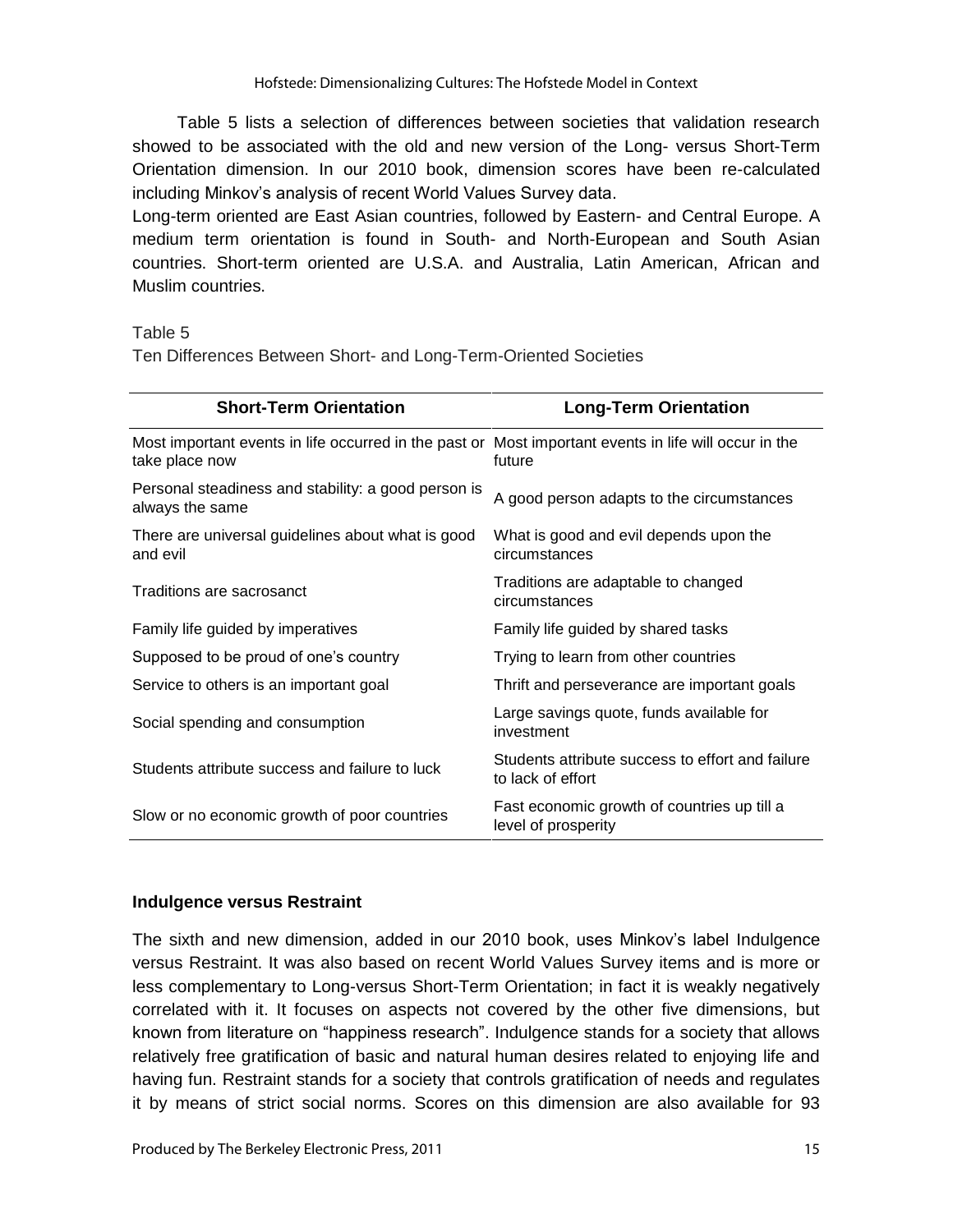countries and regions. Table 6 lists a selection of differences between societies that validation research showed to be associated with this dimension.

Indulgence tends to prevail in South and North America, in Western Europe and in parts of Sub-Sahara Africa. Restraint prevails in Eastern Europe, in Asia and in the Muslim world. Mediterranean Europe takes a middle position on this dimension.

#### Table 6

Ten Differences between Indulgent and Restrained Societies

| Indulgence                                                           | <b>Restrained</b>                                                       |
|----------------------------------------------------------------------|-------------------------------------------------------------------------|
| Higher percentage of people declaring<br>themselves very happy       | Fewer very happy people                                                 |
| A perception of personal life control                                | A perception of helplessness: what happens to me<br>is not my own doing |
| Freedom of speech seen as important                                  | Freedom of speech is not a primary concern                              |
| Higher importance of leisure                                         | Lower importance of leisure                                             |
| More likely to remember positive emotions                            | Less likely to remember positive emotions                               |
| In countries with educated populations, higher<br>birthrates         | In countries with educated populations, lower<br>birthrates             |
| More people actively involved in sports                              | Fewer people actively involved in sports                                |
| In countries with enough food, higher<br>percentages of obese people | In countries with enough food, fewer obese people                       |
| In wealthy countries, lenient sexual norms                           | In wealthy countries, stricter sexual norms                             |
| Maintaining order in the nation is not given a<br>high priority      | Higher number of police officers per 100,000<br>population              |

### **Other Applications of the Dimensional Paradigm**

When *Culture's Consequences* appeared in 1980, it represented a new paradigm in social science research: analyzing survey-based values data at the national level and quantifying differences between national cultures by positions on these dimensions. Like other new paradigms, it initially met with rejection, criticism and ridicule next to enthusiasm (Kuhn, 1970). By the 1990s the paradigm had been taken over by many others, and discussions shifted to the content and number of dimensions. The paradigm inspired a number of other studies into dimensions of national cultures.

Many projects further explored the dimension of individualism versus collectivism (e.g. Kim et al., 1994; Hofstede, 2001, ch. 5; Triandis, 1995). From all the Hofstede dimensions, this one met with the most positive reactions among psychologists, especially in the U.S.A. which happened to be the highest scoring country on it. Individualism/Collectivism scores were strongly correlated with national wealth which led some people to the conclusion that promoting individualism in other cultures would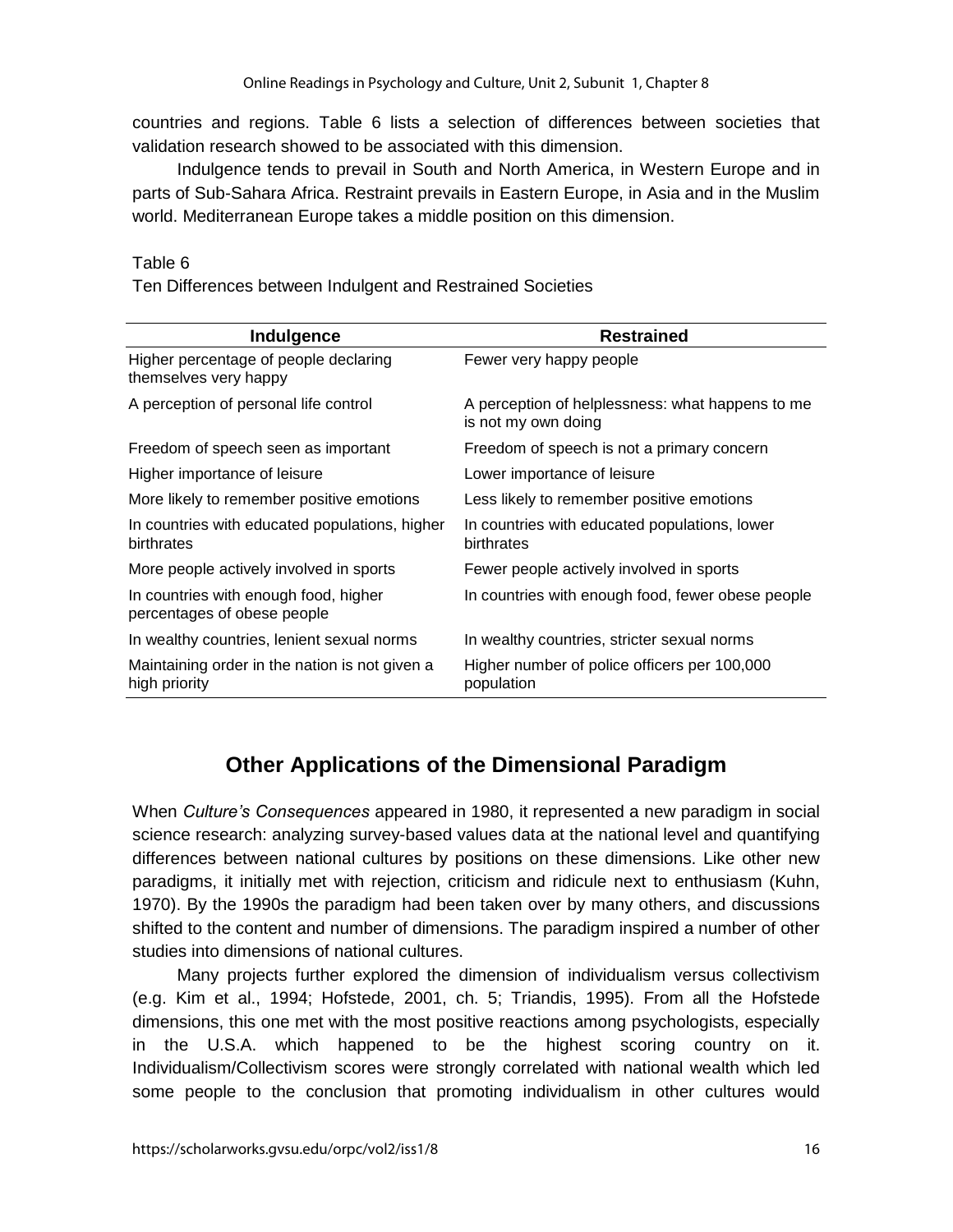contribute to their economic development. In fact, data show that the causality is most probably reversed: wealth tends to lead to individualism (Hofstede, 2001, p. 253). The individualism in U.S. culture also led people to studying it at the *individual* level (comparing one person to another), not at the level of societies. In this case it is no longer a dimension of culture but an aspect of personality. Also there is no more reason why individualism and collectivism need to be opposite; they should rather be considered separate features of personality. An extensive review of studies of individualism *at the individual level* was published by Oyserman, Coon and Kemmelmeier (2002). Comparing these studies across societies they found a different ranking of countries from the Hofstede studies; but Schimmack, Oishi and Diener (2005) proved this was due to a methodological error: Oyserman et al. (2002) forgot to control for acquiescence (response set), and the acquiescence in their data was significantly negatively correlated with the object of their study which made their results random.

The cultural focus on the Individualism versus Collectivism dimension led Triandis (1995) to splitting it into horizontal and vertical individualism. This split overlooks the fact that the Hofstede dimension of large versus small Power Distance already covered the horizontal/vertical aspect quite satisfactorily. From my point of view the horizontal/ vertical distinction for Ind/Col as a dimension of culture is redundant. It may be useful at the individual level, but this is for others to decide.

Like individualism and collectivism, the terms masculinity and femininity have also been used for describing values at the individual level. Earlier studies by U.S. psychologist Sandra Bem (1974) showed already that in this case masculinity and femininity should again rather be treated as separate aspects than as opposite poles.

An important alternative application of the dimensional paradigm was developed by the Israeli psychologist Shalom Schwartz. Borrowing mainly from the work of U.S. psychologist Milton Rokeach (1972, 1973) who studied values of U.S. individuals, Schwartz composed a list of 56 values. Through a network of colleagues he collected scores from samples of elementary school teachers and of college students in over 50 countries. (Schwartz, 1994; Schwartz & Bardi, 2001). Respondents scored the importance of each value "as a guiding principle in my life". Schwartz at first assumed the same dimensions would apply to individuals and to countries, but his data showed he needed different classifications at different levels. At the country level he distinguished seven dimensions: Conservatism (later rebaptized "Embeddedness"), Hierarchy, Mastery, Affective autonomy, Intellectual autonomy, Egalitarianism and Harmony. Country scores for teachers published by Schwartz in 1994 were significantly correlated with the IBM scores for Individualism, Masculinity and Uncertainty Avoidance (Hofstede, 2001, p. 265).

Another large scale application was the GLOBE (Global Leadership and Organizational Behaviour Effectiveness) project, conceived by US management scholar Robert J. House in 1991. At first House focused on leadership, but soon the study branched out into other aspects of national and organizational cultures. In the period 1994- 1997 some 170 voluntary collaborators collected data from about 17,000 managers in nearly 1,000 local (non-multinational) organizations belonging to one of three industries: food processing, financial services, and telecommunication services, in some 60 societies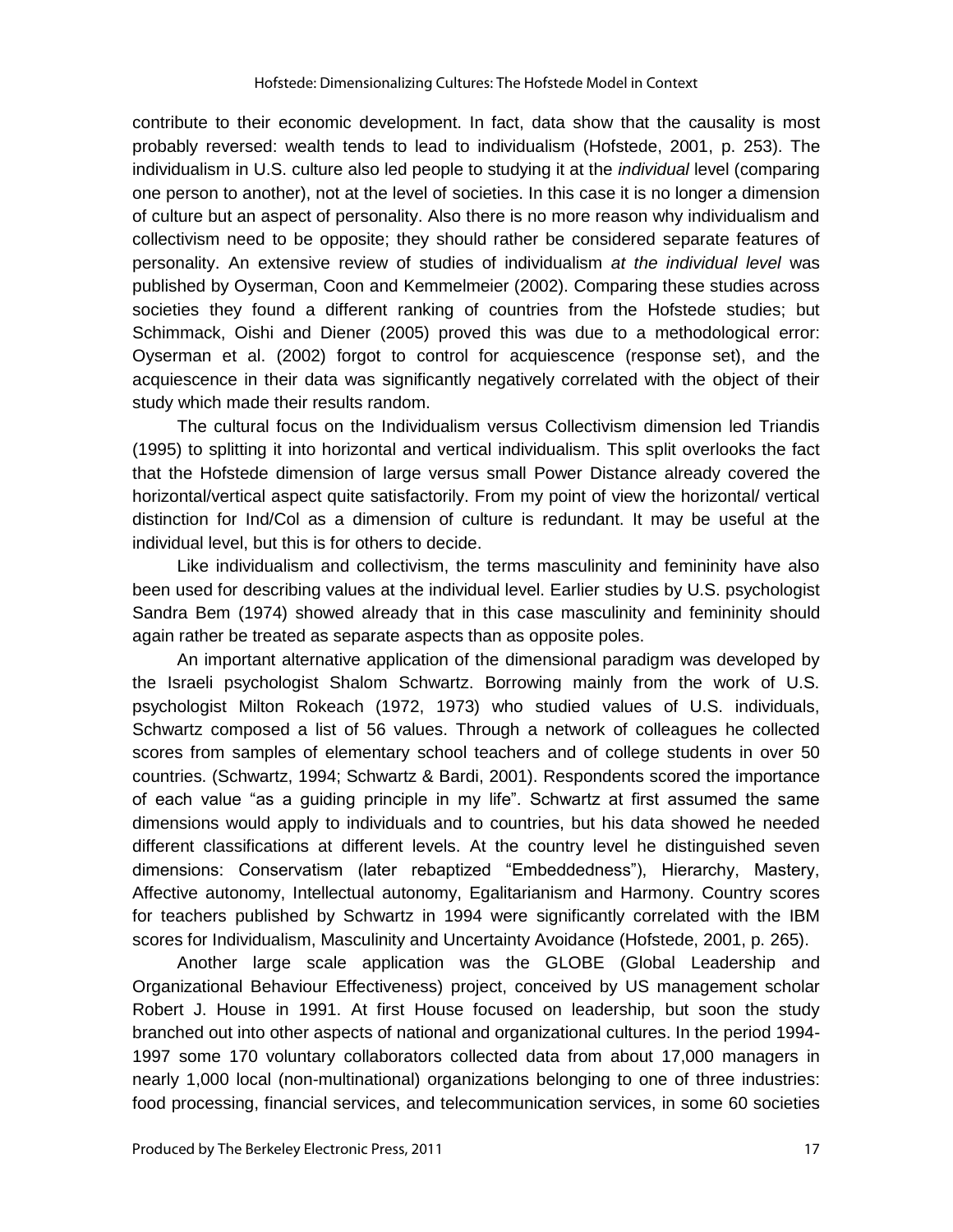throughout the world. In the preface to the book describing the project (House et al*.*, 2004), House writes "We have a very adequate dataset to replicate Hofstede's (1980) landmark study and extend that study to test hypotheses relevant to relationships among societallevel variables, organizational practices, and leader attributes and behavior".

For conceptual reasons GLOBE expanded the five Hofstede dimensions to nine. They maintained the labels Power Distance and Uncertainty Avoidance (but not necessarily their meaning). They split Collectivism into Institutional Collectivism and In-Group Collectivism, and Masculinity-Femininity into Assertiveness and Gender Egalitarianism. Long Term Orientation became Future Orientation. They added two more dimensions: Humane Orientation and Performance Orientation. The nine dimensions were covered by 78 survey questions, half of them asking respondents to describe their culture ('as is') and the other half to judge it ('should be'). GLOBE thus produced  $9 \times 2 = 18$  culture scores for each country: nine dimensions 'as is' and nine dimensions 'should be'.

In an evaluation of the GLOBE project (Hofstede, 2006), I re-factor analyzed the country scores on GLOBE's 18 dimensions. Five meta-factors emerged, of which the strongest, grouping seven of the 18 measures, was highly significantly correlated with GNP per capita and next with the Hofstede Power Distance dimension. Three more metafactors were significantly correlated with respectively the Hofstede Uncertainty Avoidance, Individualism and Long Term Orientation dimensions. The GLOBE questionnaire contained very few items covering Masculinity in the Hofstede sense, but whatever there was belonged to the fifth meta-factor. The results show that in spite of a very different approach, the massive body of GLOBE data still reflected the structure of the original Hofstede model. The GLOBE research has provoked an extensive debate in the literature, but I have seen few applications relevant for practical use by cross-cultural practitioners (Hofstede, 2010). Minkov and Blagoev (2011) have tried to validate each of GLOBE's 18 dimensions by testing their nomological networks (correlation patterns with variables from other sources). The largest number of GLOBE's mutually correlated dimensions can be considered useful as facets of Hofstede's Individualism/Collectivism; some have enriched insights into Hofstede's Power Distance dimension, and GLOBE's Assertiveness "should be" provides some new elements. GLOBE's Humane Orientation and Performance Orientation, both "as is" and "should be" cannot be meaningfully validated at all.

An author sometimes cited as having researched dimensions of national culture is the Dutch management consultant Fons Trompenaars (1993). He distinguished seven conceptual dimensions, the first five borrowed from Parsons and Shils (1951) and the last two from Kluckhohn and Strodtbeck (1961) which he applied to the level of nations (see earlier in this article). Trompenaars collected a database of survey items related to these dimensions, but in the only statistical analysis of his data published so far, applying Multidimensional Scaling to some 9,000 questionnaires, only two interpretable factors emerged, both correlated with Hofstede's Individualism, one of these also with Power Distance (Smith, Dugan, & Trompenaars, 1996; Smith, Trompenaars, & Dugan, 1995). The only country scores that could be based on Trompenaars' data refer to these two flavors of individualism (Smith, Peterson, & Schwartz, 2002). Trompenaars' claim to seven dimensions therefore lacks empirical support.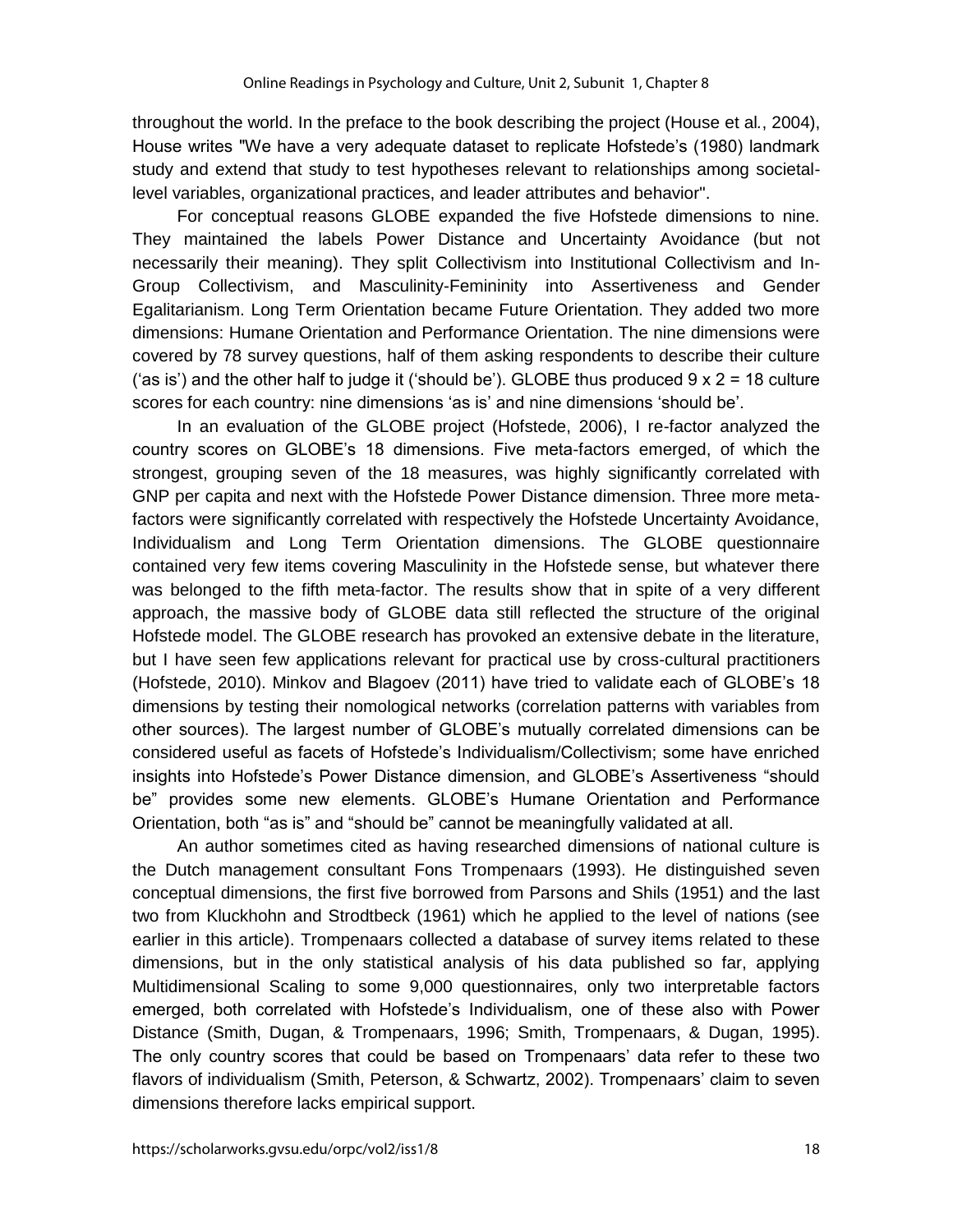The World Values Survey has been described above. Although the search for dimensions was not a primary purpose of this study, WVS director Ronald Inglehart in an overall statistical analysis found two key country-level factors which he called: 'Well-being versus survival' and 'Secular-rational versus traditional authority' (Inglehart, 1997, pp. 81- 98). Well-being versus survival correlated with a combination of Individualism and Masculinity; Secular-rational versus traditional authority negatively with Power Distance.

Michael Minkov issued an extended and updated version of his 2007 book in a new volume *Cultural Differences in a Globalizing World* (Minkov, 2011). For the dimensions Exclusionism versus Universalism and Monumentalism versus Flexumility, country scores have been re-calculated from partly different sources, for 86 countries for exclusionism and for 43 countries for monumentalism. Indulgence versus Restraint has been reversed and renamed Industry versus Indulgence; scores for 43 countries have been based on a slightly different choice of WVS items. The old and new versions of these three dimensions are still strongly correlated, in the case of Indulgence obviously negatively.

A unique feature of the new book is the addition of a dimension not based on survey questions but on a statistically strong cluster of national statistics: murder rates, HIV (AIDS) rates, adolescent fertility rates and low average IQ (Intelligence Quotient, explainable from low education levels). This can be used for validation of dimensions based on survey items. Minkov called it Hypometropia versus Prudence; hypometropia is a medical term for short-sightedness, which he borrowed to avoid an *a priori* depreciating term. He calculated hypometropia scores for 80 countries. It correlates significantly with Minkov's Exclusionism and Monumentalism. From the six dimensions in Hofstede et al. (2010) only Individualism correlates significantly negatively with hypometropia, across 55 overlapping countries.

### **Dimensions of Organizational Cultures**

The dimensional paradigm can be applied at other than the national level as well, in particular at the organizational and occupational levels (Helmreich & Merritt, 1998). A research project similar to the IBM studies but focusing on organization rather than national differences was carried out by this author and a team of collaborators in the 1980s (Hofstede, Neuijen, Ohavy, & Sanders, 1990). Qualitative and quantitative data were collected in twenty work organizations or parts of organizations in the Netherlands and Denmark. The units studied varied from a toy manufacturing company to two municipal police corps. The study consisted of three phases: open-ended interviews with a selection of informants, forced-choice questionnaires with all, or random samples of, employees, and collecting measurable characteristics at the organization level. The questionnaires included the items used for calculating national culture dimensions in the IBM crossnational survey, but added a large number of questions collected by the 18 interviewers in the interview phase. This study found large differences among units in perceptions of daily practices but only modest differences in values, beyond those due to such basic facts as nationality, education, gender and age group.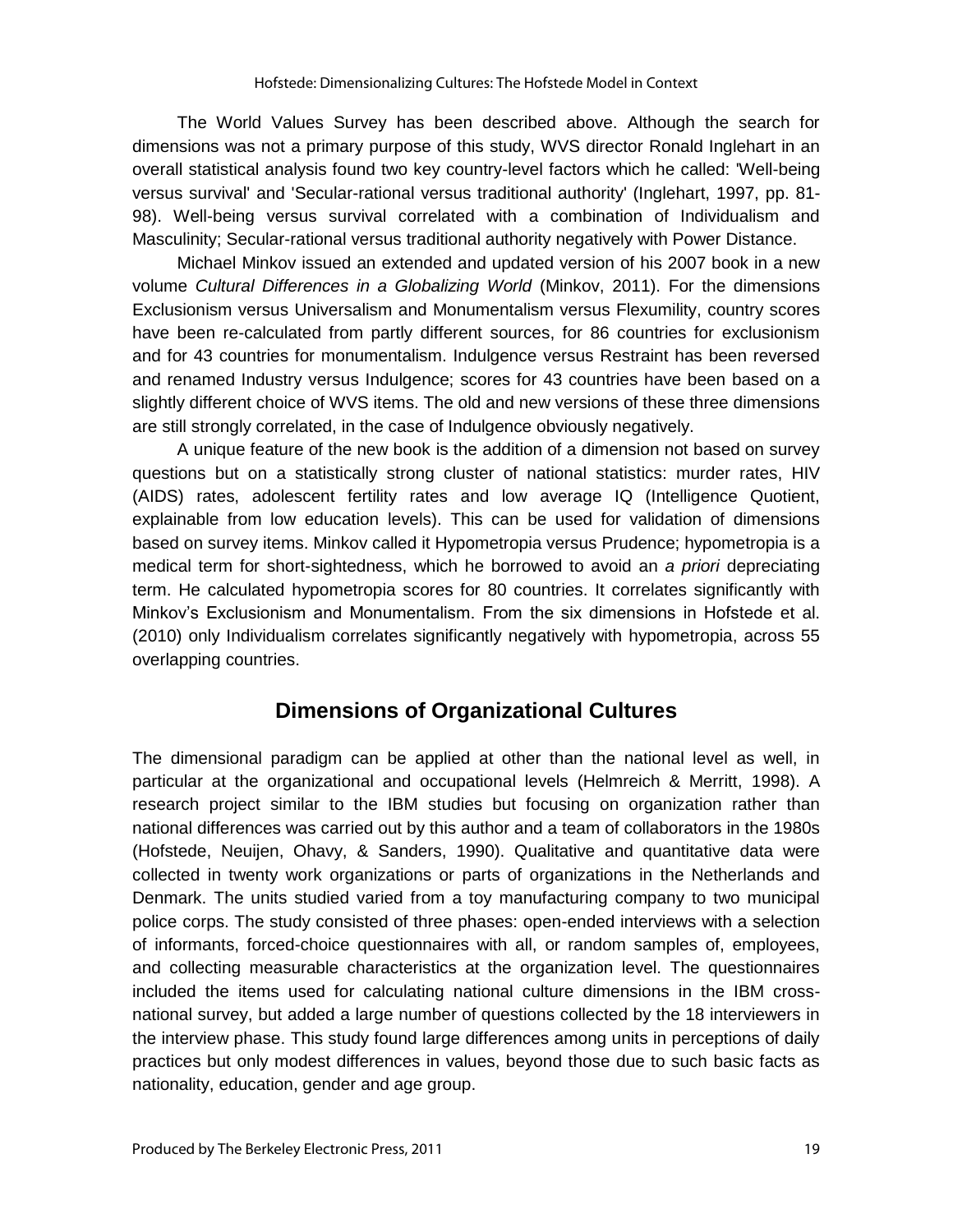Six independent dimensions, resembling distinctions known from organization sociology, were identified that describe the larger part of the variety in organization practices. These six dimensions can be used as a framework to describe organization cultures, but their research base in twenty units from two countries is too narrow to consider them as universally valid and sufficient. For describing organization cultures in other countries and/or in other types of organizations, additional dimensions may be necessary or some of the six may be less useful. The six dimensions found in our research were:

### **1.** *Process-oriented versus results-oriented*

Process-oriented cultures are dominated by technical and bureaucratic routines, resultsoriented by a common concern for outcomes. This dimension was associated with the culture's degree of homogeneity: in results-oriented units, everybody perceived their practices in about the same way; in process-oriented units, there were vast differences in perception among different levels and parts of the unit. The degree of homogeneity of a culture is a measure of its 'strength': the study confirmed that strong cultures are more results- oriented than weak ones, and vice versa (Peters & Waterman, 1982).

### **2.** *Job-oriented versus employee-oriented*

The former assume responsibility for the employees' job performance only, and nothing more; employee-oriented cultures assume a broad responsibility for their members' wellbeing. At the level of individual managers, the distinction between job orientation and employee orientation has been popularized by Blake and Mouton's Managerial Grid (1964). The Hofstede et al*.* study (1990) shows that job versus employee orientation is part of a culture and not (only) a choice for an individual manager. A unit's position on this dimension seems to be largely the result of historical factors, like the philosophy of its founder(s) and the presence or absence in its recent history of economic crises with collective layoffs.

### **3.** *Professional versus parochial*

In the former, the (usually highly educated) members identify primarily with their profession; in the latter, the members derive their identity from the organization for which they work. Sociology has long known this dimension as 'local' versus 'cosmopolitan', the contrast between an internal and an external frame of reference (Merton, 1949).

### **4.** *Open systems versus closed systems*

This dimension refers to the common style of internal and external communication, and to the ease with which outsiders and newcomers are admitted. This is the only one of the six dimensions for which a systematic difference was found between Danish and Dutch units. It seems that organizational openness is a societal characteristic of Denmark more than of the Netherlands. This shows that organization cultures also contain elements from national culture differences.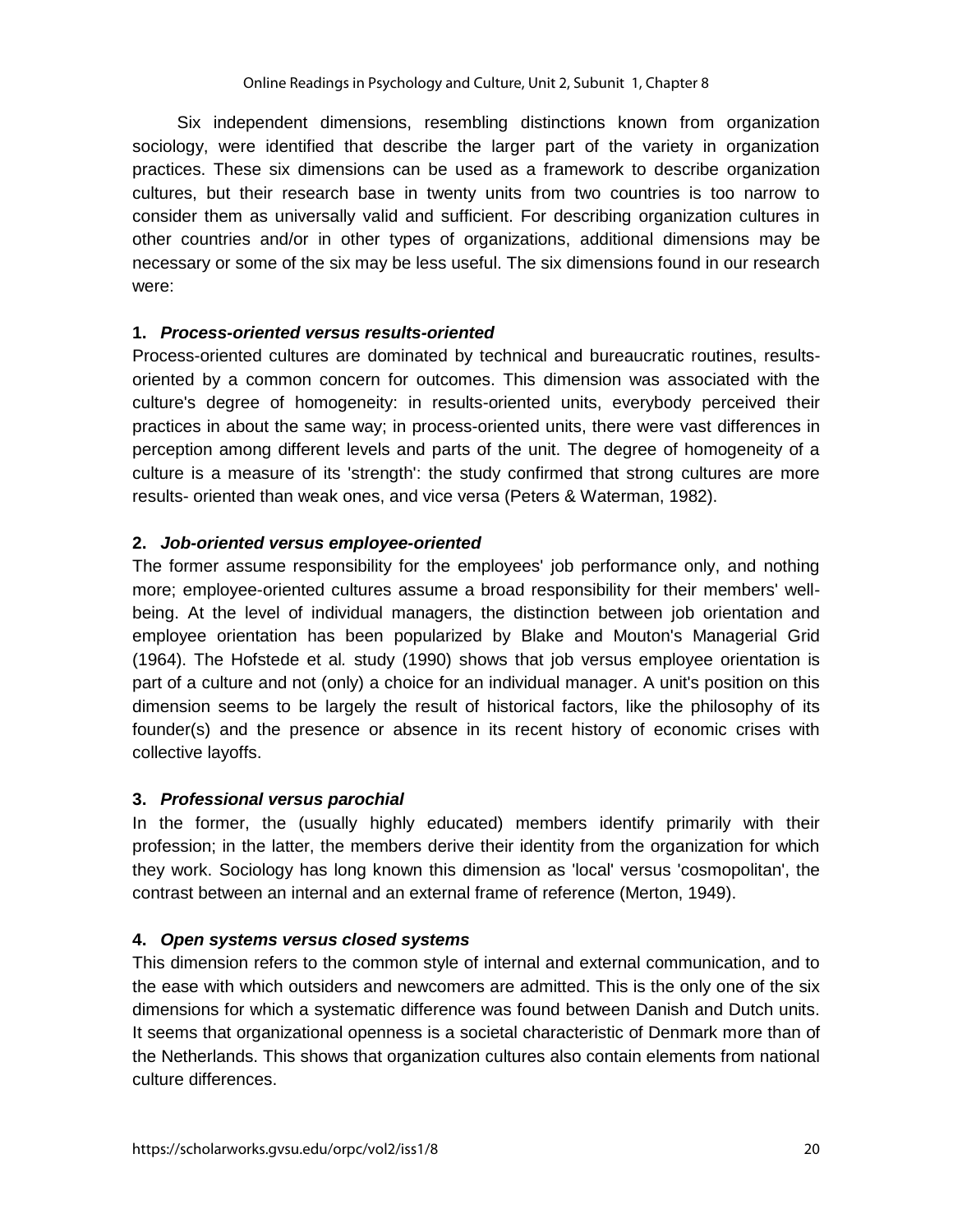#### **5.** *Tight versus loose control*

This dimension deals with the degree of formality and punctuality within the organization; it is partly a function of the unit's technology: banks and pharmaceutical companies can be expected to show tight control, research laboratories and advertising agencies loose control; but even with the same technology some units may still be tighter or looser than others.

### **6.** *Pragmatic versus normative*

The last dimension describes the prevailing way (flexible or rigid) of dealing with the environment, in particular with customers. Units selling services are likely to be found towards the pragmatic (flexible) side, units involved in the application of laws and rules towards the normative (rigid) side. This dimension measures the degree of 'customer orientation', which is a highly popular topic in the marketing literature.

The research grounding of these dimensions is documented extensively in Hofstede et al. (1990). Applications and implications can be found in Hofstede et al. (2010, ch. 10).

# **Dimensionality of Cultures in the Future**

The fact that the world around us is changing does not need to affect the usefulness of the dimensional paradigm; on the contrary, the paradigm can help us understand the internal logic and the implications of the changes.

Some critics suggest that the number of dimensions should be extended. Triandis (2004) has defended this position, and the GLOBE project actually tried to extend the five Hofstede dimensions to 18. But additional dimensions are only meaningful if they are both conceptually and statistically independent from those already available, and they should also be validated by significant correlations with conceptually related external measures. There is an epistemological reason why the number of meaningful dimensions will always be small. Dimensions should not be reified. They do not 'exist' in a tangible sense. They are constructs: if they exist, it is in our minds (Levitin, 1973). They should help us in understanding and handling the complex reality of our social world. But human minds have a limited capacity for processing information, and therefore dimensional models that are too complex will not be experienced as useful. In a famous short article, Miller (1956) argued that useful classifications should not have more than seven categories, plus or minus two. I would go for the minus rather than the plus.

Within the dimensional model cultures can of course change their position on a dimension. Critics argue that Hofstede country scores based on IBM subsidiaries around 1970 are obsolete. But studies correlating the old country scores with related variables available on a year-by-year basis in many cases find no weakening of the correlations. A good reason for this is that the country scores on the dimensions do not provide *absolute* country positions, but only their positions *relative to the other countries* in the set. The relationship of the dimensions to basic problems of societies and the historical evidence of the continuity of national solutions to such problems suggest that even over much longer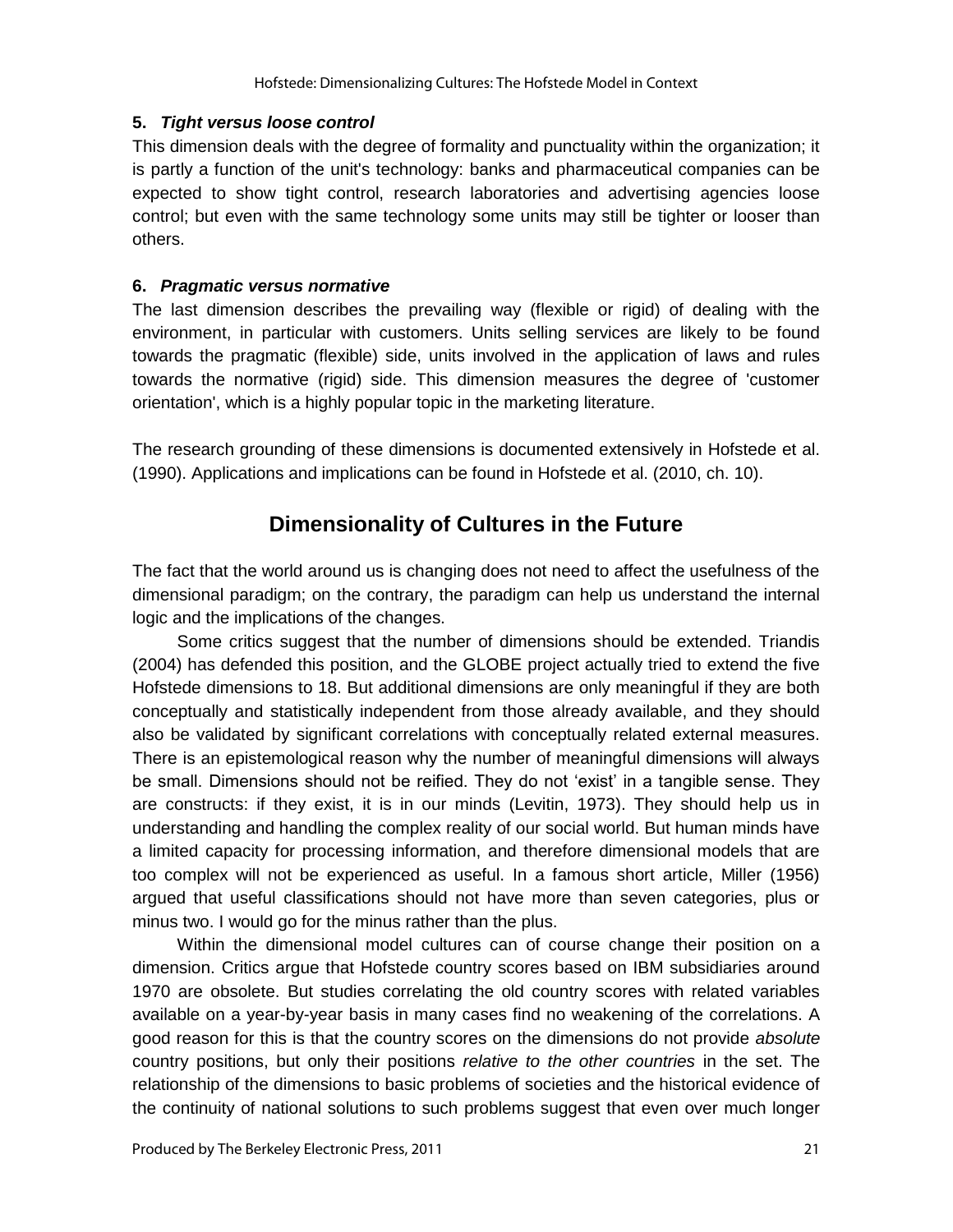periods the measures obtained will retain their validity. Influences like those of new technologies tend to affect all countries without necessarily changing their relative position or ranking; if their cultures change, they change together. Only if on a dimension one country leapfrogs over others will the validity of the original scores be reduced. This is a relatively rare occurrence. China might be one of those rare cases, where after a period of relative isolation, decades of unparalleled double-digit economic development concurrent with rapid global exposure and integration may be bringing about shifts, especially in the younger generation. But this remains to be demonstrated in carefully designed research.

Some authors predict that new technologies will make societies more and more similar. Technological modernization is an important force toward culture change and it leads to partly similar developments in different societies, but there is not the slightest proof that it wipes out variety on other dimensions. It may even increase differences, as on the basis of pre-existing value systems societies cope with technological modernization in different ways.

Culture change basic enough to invalidate the country dimension index rankings, or even the relevance of the dimensional model, will need either a much longer period – say, 50 to 100 years – or extremely dramatic outside events. Many differences between national cultures at the end of the 20th century were already recognizable in the years 1900, 1800 and 1700 if not earlier. There is no reason why they should not play a role until 2100 or beyond.

### **References**

- Adelman, I & Morris, C. T. (1967). *Society, politics and economic development: A quantitative approach.* Baltimore, MA: Johns Hopkins University Press.
- Bem, S. L. (1974). The measurement of psychological androgyny. *Journal of Consulting and Clinical Psychology, 42*, 155-62.
- Blake, R. R. & Mouton, J. S. (1964). *The Managerial Grid.* Houston TX: Gulf.
- Cattell, R. B. (1949). The dimensions of culture patterns by factorization of national characters. *Journal of Abnormal and Social Psychology*, *44*, 443-69.
- Chinese Culture Connection (1987). Chinese values and the search for culture-free dimensions of culture. *Journal of Cross-Cultural Psychology, 18*, 143-64.
- Costa, P. T., Jr. & McCrae, R. R. (1992). *Revised NEO Personality Inventory (NEO-PI-R) and NEO Five-Factor Inventory (NEO-FFI) Professional Manual.* Odessa, FL: Psychological Assessment Resources.
- Douglas, M. (1973). *Natural Symbols: Explorations in Cosmology.* Harmondsworth, UK: Penguin.
- Gregg, P. M. & Banks, A. S. (1965). Dimensions of political systems: Factor analysis of a cross-polity survey. *American Political Science Review, 59*, 602-14.
- Hall, E. T. (1976). *Beyond culture*. Garden City, NY: Anchor.
- Helmreich, R. L., & Merritt, A. C. (1998). *Culture at work in aviation and medicine: National, organizational and professional influences.* Aldershot, Hants, UK: Ashgate.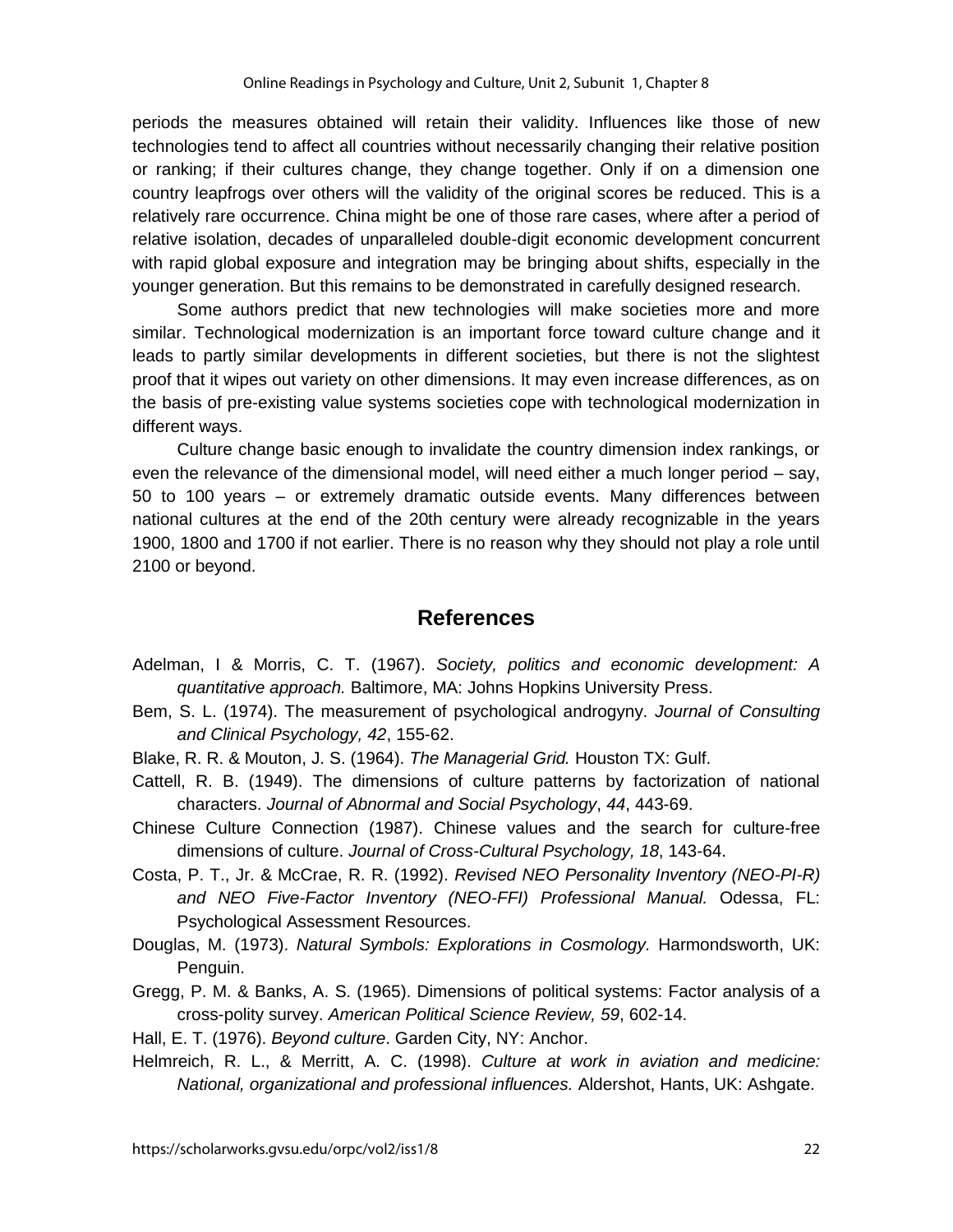- Hofstede, G. (1980). *Culture's Consequences: International Differences in Work-Related Values.* Beverly Hills, CA: Sage.
- Hofstede, G. (1991). *Cultures and Organizations: Software of the Mind*. London, UK: McGraw-Hill.
- Hofstede, G. (2001). *Culture's Consequences: Comparing Values, Behaviors, Institutions and Organizations across Nations.* Thousand Oaks, CA: Sage (co-published in the PRC as Vol. 10 in the Shanghai Foreign Language Education Press *SFLEP Intercultural Communication Reference Series,* 2008)
- Hofstede, G. (2006). What did GLOBE really measure? Researchers' minds versus respondents' minds. *Journal of International Business Studies, 37,* 882-96*.*
- Hofstede, G. (2010). The GLOBE debate: Back to relevance. *Journal of International Business Studies*, *41*, 1339-46.
- Hofstede, G. & Bond, M. H. (1988). The Confucius connection: from cultural roots to economic growth. *Organizational Dynamics, 16*, 4-21.
- Hofstede, G. & Hofstede, G. J. (2005). *Cultures and Organizations: Software of the Mind* (Rev. 2<sup>nd</sup> ed.). New York: McGraw-Hill. For translations see [www.geerthofstede.nl](http://www.geerthofstede.nl/) and "our books".
- Hofstede, G., Hofstede, G. J. & Minkov, M. (2010). *Cultures and Organizations: Software*  of the Mind (Rev. 3<sup>rd</sup> ed.). New York: McGraw-Hill. For translations see [www.geerthofstede.nl](http://www.geerthofstede.nl/) and "our books".
- Hofstede, G. & McCrae, R. R. (2004). Culture and personality revisited: Linking traits and dimensions of culture. *Cross-Cultural Research, 38*, 52-88.
- Hofstede, G., Neuijen, B., Ohayv, D. D. & Sanders, G. (1990). Measuring organizational cultures: A qualitative and quantitative study across twenty cases. *Administrative Science Quarterly*, *35*, 286-316.
- Hofstede, G. with Arrindell, W. A., Best, D. L., de Mooij, M. Hoppe, M. H., van de Vliert, E., van Rossum, J. H. A., Verweij, J., Vunderink, M. & Williams, J. E. (1998). *Masculinity and Femininity: The taboo dimension of national cultures*. Thousand Oaks, CA: Sage.
- House, R. J., Hanges, P. J., Javidan, M., Dorfman, P. W. & Gupta, V. (Eds.). (2004). *Culture, leadership, and organizations: The GLOBE study of 62 societies*. Thousand Oaks, CA: Sage.
- Inglehart, R. (1997). *Modernization and postmodernization: Cultural, economic, and political change in 43 societies*. Princeton, NJ: Princeton University Press.
- Inkeles, A. & Levinson, D. J. (1969). National character: The study of modal personality and sociocultural systems. In G. Lindzey & E. Aronson (Eds.), *The Handbook of Social Psychology IV* (pp. 418-506). New York: McGraw-Hill (first published 1954).
- Kim, U, Triandis, H. C., Kagitçibasi, C., Choi, S. C., & Yoon, G. (Eds.). (1994), *Individualism and collectivism: Theory, method and applications*. Thousand Oaks, CA: Sage.
- Kirkman, B. L., Lowe, K. B., & Gibson, C. B. (2006). A quarter century of Culture's Consequences: A review of empirical research incorporating Hofstede's cultural values framework. *Journal of International Business Studies*, *37*, 285-320.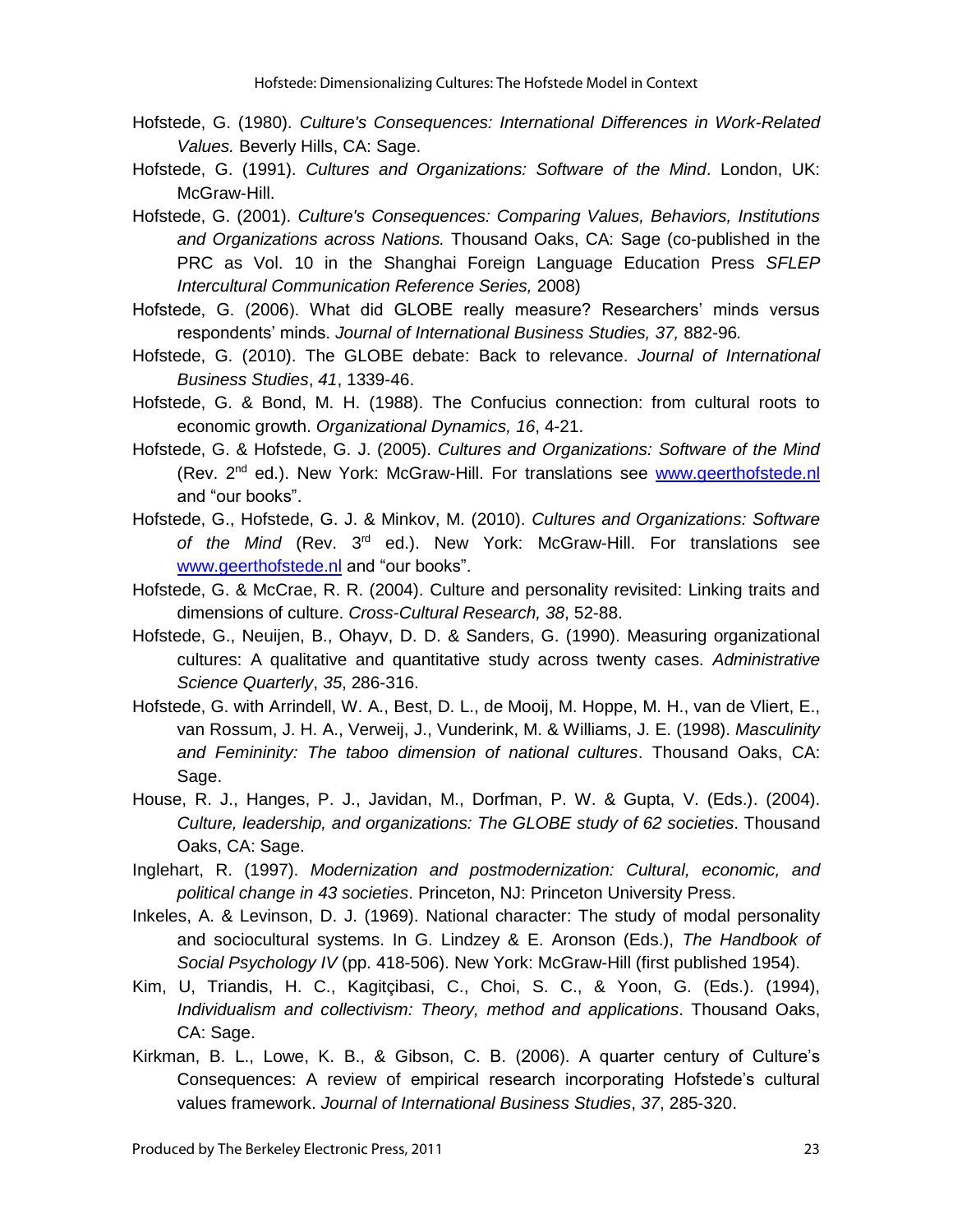- Kluckhohn, C. (1962). Universal categories of culture. In S. Tax (Ed.), *Anthropology today: Selections* (pp. 304-20). Chicago, IL: University of Chicago Press (first published 1952).
- Kluckhohn, F. R. & Strodtbeck, F. L. (1961). *Variations in value orientations.* Westport, CT: Greenwood Press.
- Kuhn, T. S. (1970). *The structure of scientific revolutions* (2nd ed.). Chicago, IL: University of Chicago Press.
- Levitin, T. (1973). Values. In J. P. Robinson & P. R. Shaver (Eds.), *Measures of social psychological attitudes* (pp. 489-502). Ann Arbor, MI: University of Michigan, Institute for Social Research, Survey Research Center.
- Lynn, R. (1971). *Personality and National Character*. Oxford, UK: Pergamon Press.
- Lynn, R. & Hampson, S. L. (1975). National differences in extraversion and neuroticism. *British Journal of Social and Clinical Psychology*, *14*, 223-240.
- Merton, R. K. (1968[1949]). *Social Theory and Social Structure.* New York: Free Press.
- Miller, G. A. (1956). The magical number seven, plus or minus two: Some limits on our capacity for processing information. *Psychological Review, 63*, 81-97.
- Minkov, M. (2007). *What makes us different and similar: A new interpretation of the World Values Survey and other cross-cultural data.* Sofia, Bulgaria: Klasika i Stil.
- Minkov, M. (2011). *Cultural differences in a globalizing world*. Bingley, UK: Emerald.
- Minkov, M. & Blagoev, V. (2011). What do Project GLOBE's cultural dimensions reflect? An empirical perspective. *Asia Pacific Business Review* online at <http://dx.doi.org/10.1080/13602381.2010.496292> .
- Oyserman, D., Coon, H. M. & Kemmelmeier, M. (2002). Rethinking Individualism and Collectivism: Evaluation of Theoretical Assumptions and Meta-Analyses. *Psychological Bulletin*, *128*, 3-72.
- Parsons, T. & Shils, E. A. (1951). *Toward a general theory of action*. Cambridge, MA: Harvard University Press.
- Peters, T. J. & Waterman, R. H., Jr. (1982). *In search of excellence: Lessons from America's best-run companies.* New York: Harper & Row.
- Rokeach, M. (1972). *Beliefs, attitudes and values: A theory of organization and change.* San Francisco, CA: Jossey-Bass.
- Rokeach, M. (1973). *The nature of human values.* New York: Free Press.
- Schimmack, U., Oishi, S. & Diener, E. (2005). Individualism: A valid and important dimension of cultural differences between nations. *Personality and Social Psychology Review, 9*, 17-31.
- Schwartz, S. H. (1994). Beyond individualism/collectivism: New cultural dimensions of values. In U. Kim, H. C. Triandis, C. Kagitçibasi, S. C. Choi & G. Yoon (Eds.), *Individualism and Collectivism: Theory, Method and Applications* (pp. 85-119). Thousand Oaks, CA: Sage.
- Schwartz, S. H. & Bardi, A. (2001). Value hierarchies across culture: Taking a similarities perspective. *Journal of Cross-Cultural Psychology, 32*, 268-290.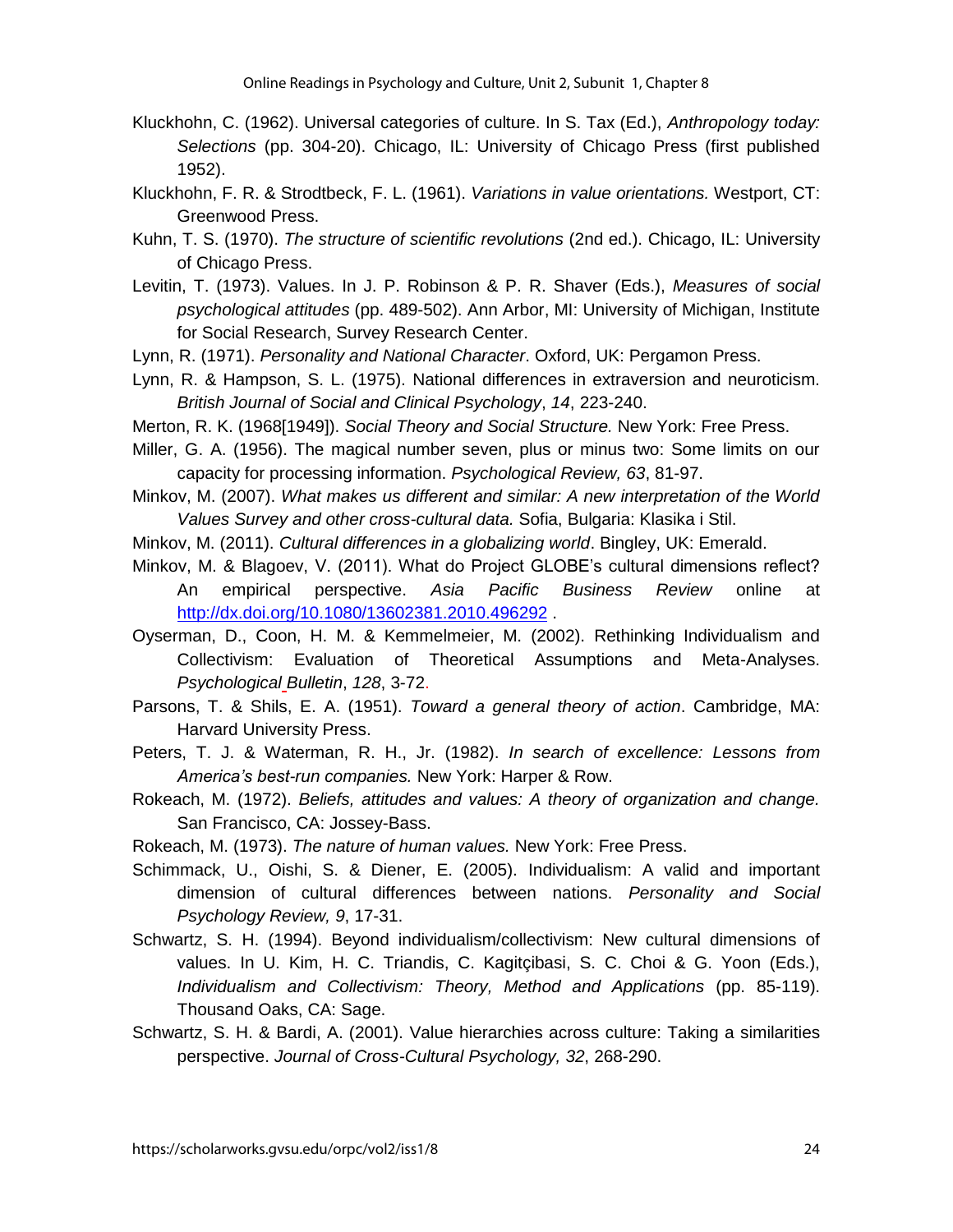- Smith, P. B., Trompenaars, F. & Dugan, S. (1995). The Rotter locus of control scale in 43 countries: A test of cultural relativity. *International Journal of Psychology*, *30*, 377- 400.
- Smith, P. B., Dugan, S. & Trompenaars, F. (1996). National culture and the values of organizational employees: A dimensional analysis across 43 nations. *Journal of Cross-Cultural Psychology*, *27*, 231-264.
- Smith, P. B., Peterson, M. F. & Schwartz, S. H. (2002) Cultural values, sources of guidance, and their relevance to managerial behavior: A 47-nation study. *Journal of Cross-Cultural Psychology*, *33*, 188-208.

Triandis, H. C. (1995). *Individualism and Collectivism*. Boulder, CO: Westview.

- Triandis, H. C. (2004). The many dimensions of culture. *Academy of Management Executive, 18*, 88-93.
- Trompenaars, F. (1993). *Riding the Waves of Culture: Understanding Cultural Diversity in Business.* London, UK: Economist Books.

World Values Survey (ongoing). Online at [www.worldvaluessurvey.org](http://www.worldvaluessurvey.org/) .

### **About the Author**

Geert Hofstede (1928) holds an M.Sc. level degree in mechanical engineering and a Ph.D. level degree in social psychology. He had a varied career both in industry and in academia, retiring as a professor of organizational anthropology and international management from the University of Maastricht, the Netherlands, in 1993. Through his book *Culture's Consequences* (1980, new edition 2001) he became a pioneer of comparative intercultural research; his ideas are used worldwide. A student-level book Cultures and Organizations: Software of the Mind (1991, third edition 2010 co-authored with Gert Jan Hofstede and Michael Minkov) has so far appeared in 17 European and 4 Asian languages. Geert Hofstede was listed in the Wall Street Journal of May 2008 among the Top 20 most influential business thinkers. He held visiting professorships in Hong Kong, Hawaii, Australia and New Zealand. He received honorary doctorates from ten European universities, and is a Fellow of the Academy of Management and the Academy of International Business in the USA and a Honorary Fellow of the International Association for Cross-Cultural Psychology.